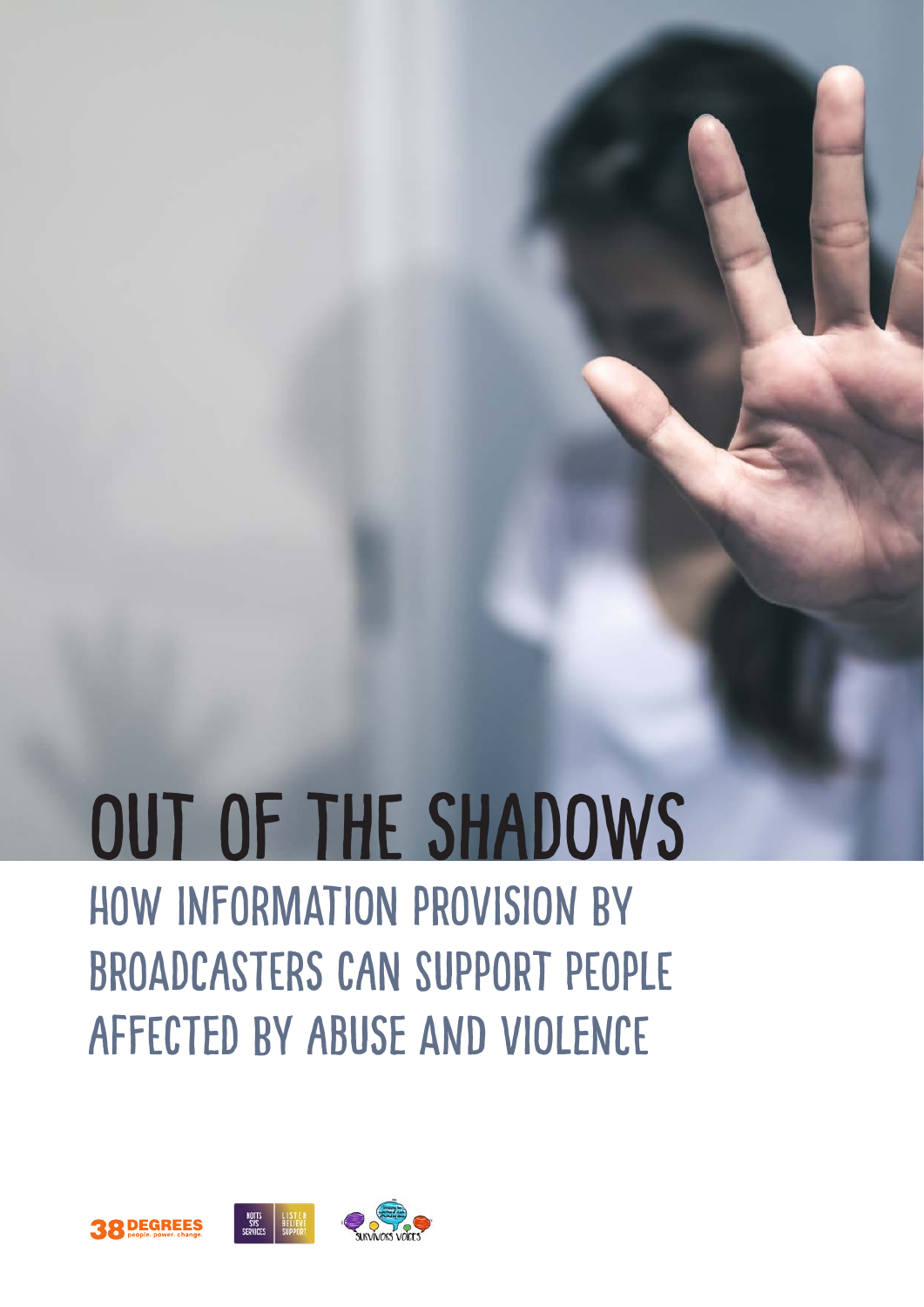## **CONTENTS**

| <b>Introduction</b>                                             | 3  |
|-----------------------------------------------------------------|----|
| Understanding the issues and why these guidelines are important | 4  |
| <b>Support Information Guidelines</b>                           | 6  |
| <b>Implementing the Guidelines</b>                              | 8  |
| <b>Checklist</b>                                                | 9  |
| <b>Information sheets</b>                                       |    |
| 1: Definitions of abuse and violence                            | 10 |
| 2: Prevalence of abuse and violence                             | 12 |
| 3: Impact of broadcasting                                       | 14 |
| 4: Existing guidance                                            | 16 |
| 5: Screen card information                                      | 17 |
| 6: Case studies                                                 | 18 |
| <b>Agencies and helplines</b>                                   | 20 |
| <b>References and links</b>                                     | 22 |

These guidelines were developed by Jane Chevous, Natalie Quinn-Walker, Concetta Perôt, Survivors Voices, and Karen Jardine, Nottingham Sexual Violence Support Services (NSVSS), with contributions from a number of other survivors and support agencies, including those listed below. The guidelines were crowdfunded by hundreds of members of campaigning organisation 38 Degrees, who want to see them implemented by all UK TV networks.

Jade Bloomfield-Utting, University of Bath.

Rebecca Mitchell, Into The Light CIC [\(www.intothelight.org.uk\)](https://www.intothelight.org.uk).

Mark Brooks, Chairman, The ManKind Initiative [\(www.mankind.org.uk\)](https://www.mankind.org.uk).

Members of the Survivors Voices Changemakers network.

Published by 38 Degrees, February 2020.

[Designed by Compelling Ideas](https://compellingideas.net) [\(compellingideas.net\)](https://compellingideas.net).

<sup>cc</sup>) 38 Degrees/Survivors Voices/NSVSS 2020. This work can be shared under the terms of our Creative Commons License.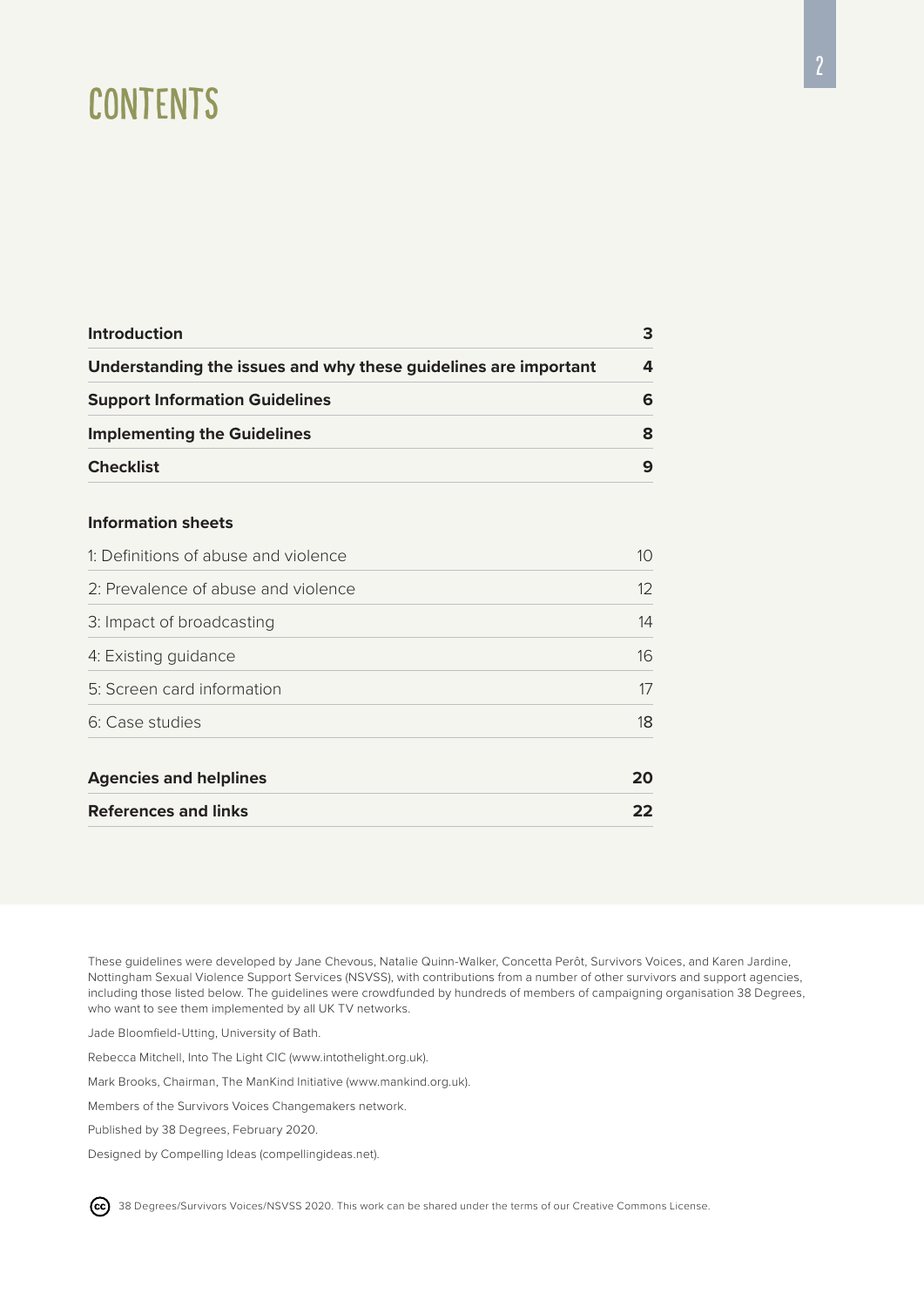## <span id="page-2-0"></span>**INTRODUCTION**



**after a show finishes can save lives. In that split second there can be a moment of realisation that there is help out there and that means someone will instantly pick up the phone. It can make all the difference.**

Mark Brooks, Chair of the ManKind Initiative charity

Imagine watching a drama, documentary or news item about a traumatic event like child abuse, rape or domestic abuse when you have had that terrible experience. It can trigger bad memories and difficult feelings. Perhaps you have never told anyone what happened to you. Now the wound is reopened and raw, maybe you're thinking about telling someone. But where do you turn for support?

Ofcom guidance (section 2) says that "where a programme has dealt with a particularly sensitive issue, broadcasters may wish to provide a helpline specific to that issue." But our research found that this isn't followed consistently or across all platforms, especially internet-based catch-up or ondemand TV. That misses a vital opportunity to connect distressed victims/survivors with the support they really need. We know that many people do contact helplines and agencies when the information is provided. These guidelines have been written by victims/survivors and support services, to help broadcasters, commissioners and producers ensure support information is provided whenever it is needed and in accessible ways.

The guidelines emphasise the importance of warning when abuse and violence will be portrayed, and providing essential support information consistently across all platforms. Responsible broadcasters should follow these guidelines to ensure victims/survivors get that vital support.

Note: We use both the terms 'victims' and 'survivors' to refer to people who have experienced any form of abuse (physical, psychological, sexual), recognising some people may identify with one word at different times, or prefer not to be labelled at all.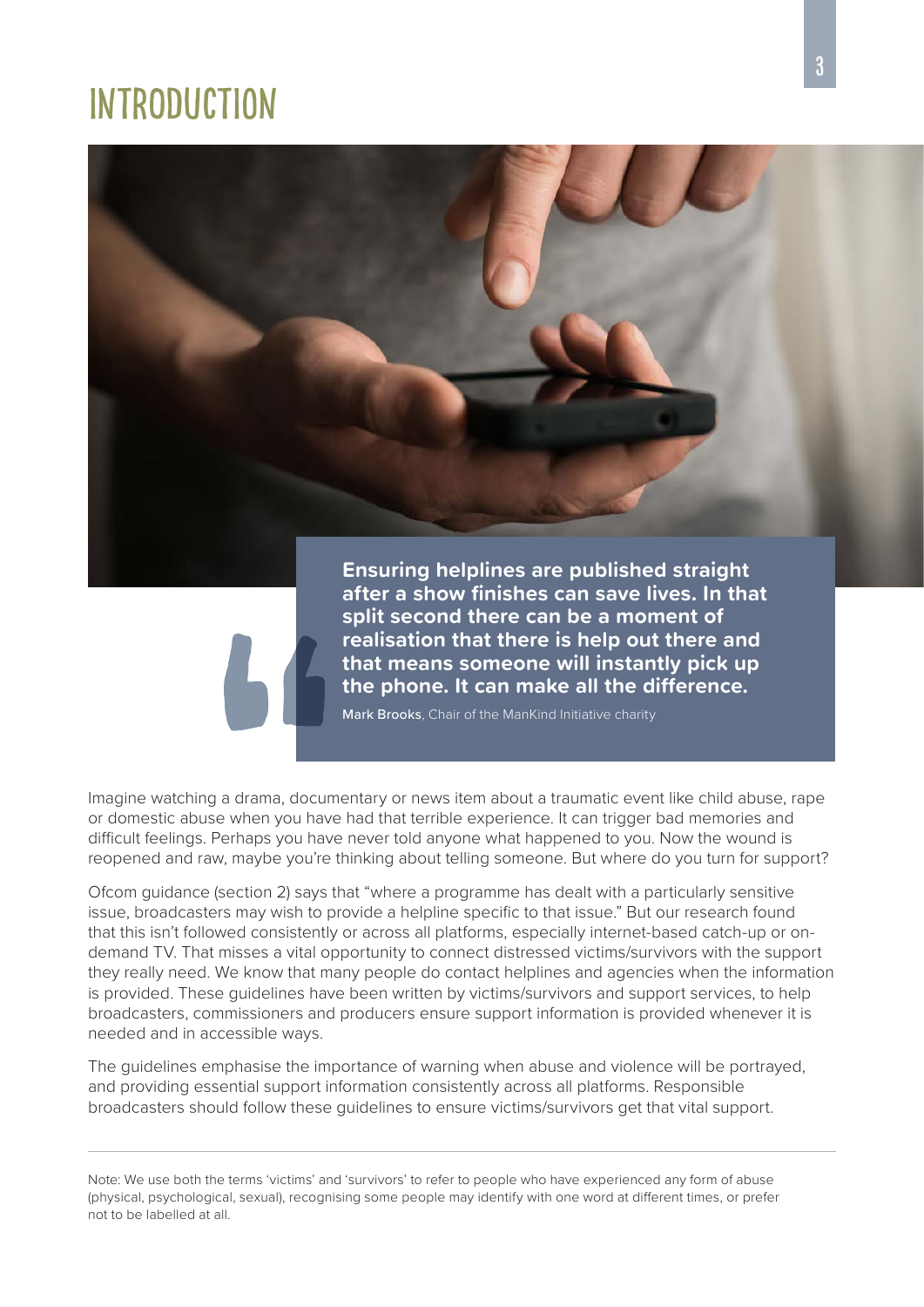## <span id="page-3-0"></span>Understanding the issues and why these guidelines are important



#### **What do we mean by abuse?**

Any incident or pattern of incidents of controlling, coercive or threatening behaviour, violence or abuse, including sexual violence, neglect and maltreatment, of a child or adult. There are many types of abuse and some, like grooming or coercive control, are hard to recognise.

**Information Sheet 1:** Definitions of abuse

#### **Why do we need these guidelines?**

The statistics about sexual abuse and violence, domestic abuse and child abuse are shocking. As many as one in four people will experience abuse or violence as a child or an adult.

One in five adults experienced at least one form of child abuse, whether emotional abuse, physical abuse, sexual abuse, or witnessing domestic violence or abuse, before the age of 16 years. That's 8.5 million people (ONS 2020).

6.3% of adults experienced domestic abuse in the last year. That's 2.4 million people (ONS 2019).

**Information Sheet 2: Prevalence of abuse** 

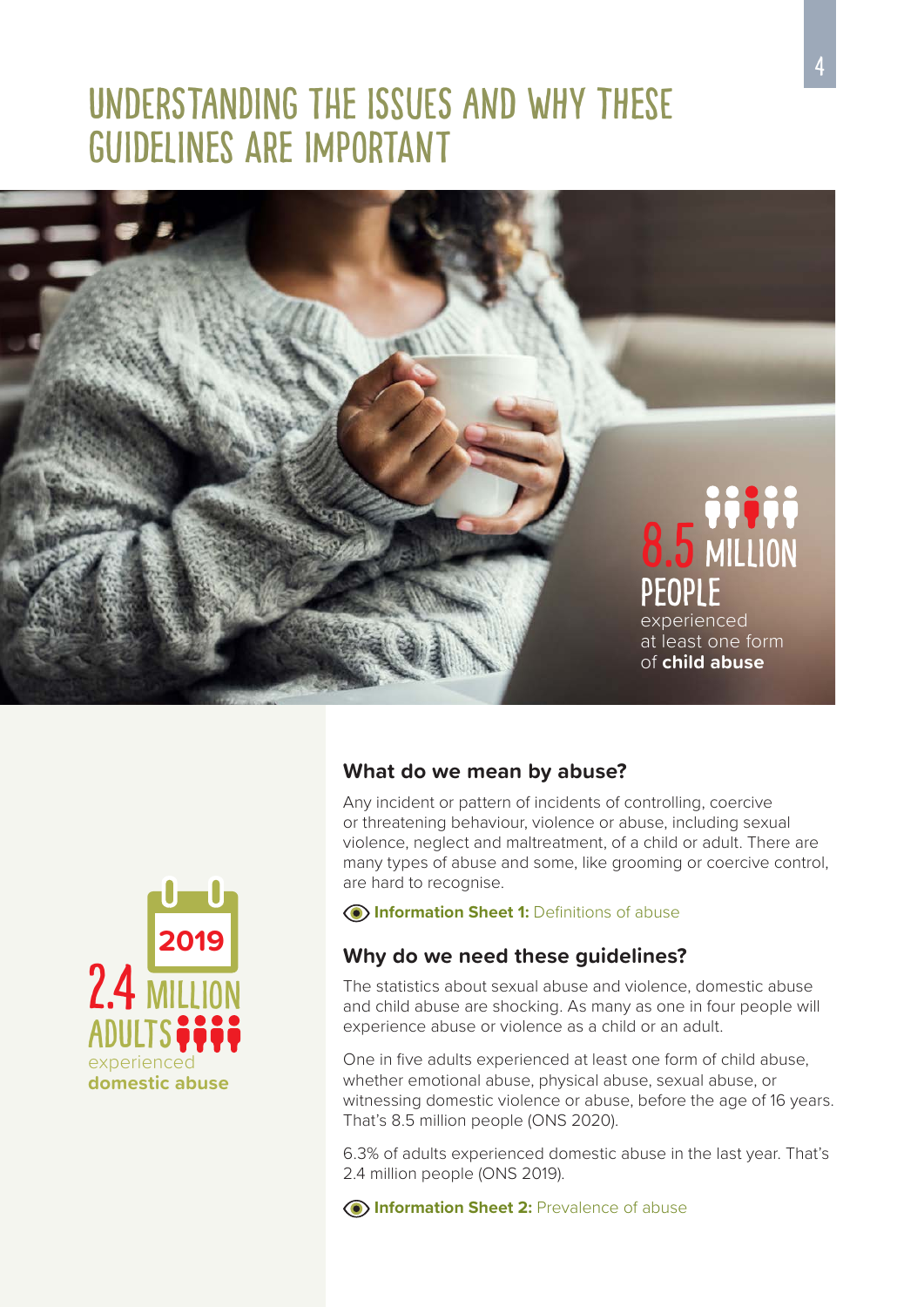#### 50% **MORE** calls To Action Line focusing on the **sexual abuse Help please**







#### **What is the impact of broadcasting incidents of abuse and violence?**

We know that watching programmes that feature abuse and violence can cause distress to victims, triggering traumatic memories. It also helps survivors to recognise that what happened to them was abusive, and enables them to come forward for help. This is evidenced by accounts from survivors and the increase in calls to helplines and support services (UK Says No More 2019).

Action Line received 50% more calls following the television story on three girls, focusing on the sexual abuse in Rochdale and Apple Tree Yard.

The Rape Crisis Helpline experienced a 132% increase in calls after the showing of Broadchurch (The Survivors Trust).

Calls to the ManKind Initiative domestic abuse helpline trebled when their helpline was featured after a Coronation Street domestic abuse storyline.

**Information Sheet 3:** Impact of broadcasting

#### **What does Ofcom guidance say?**

Ofcom Guidance (2017) Section 2 Harm and Offence encourages broadcasters to give clear information, label content, and suggests providing helpline numbers for sensitive subjects. We think this should be compulsory. We are asking broadcasters to voluntarily commit to this life-changing good practice now, due to the overwhelming number of viewers that are likely to be affected by their broadcast.

**Information Sheet 4:** Existing guidance

#### **When do we need warnings & screen cards and what information should we provide?**

Survivors tell us that it is important to have a warning before all scheduled programmes, and have information cards after every programme and relevant news items. These should name the main issue (e.g. "for support around domestic abuse and any other issues raised…" as this helps victims to recognise their experience and raises awareness amongst the public. Information should be spoken and written, provide websites as well as helplines and a range of generic and specialist agencies.

**Information Sheet 5:** Screen card information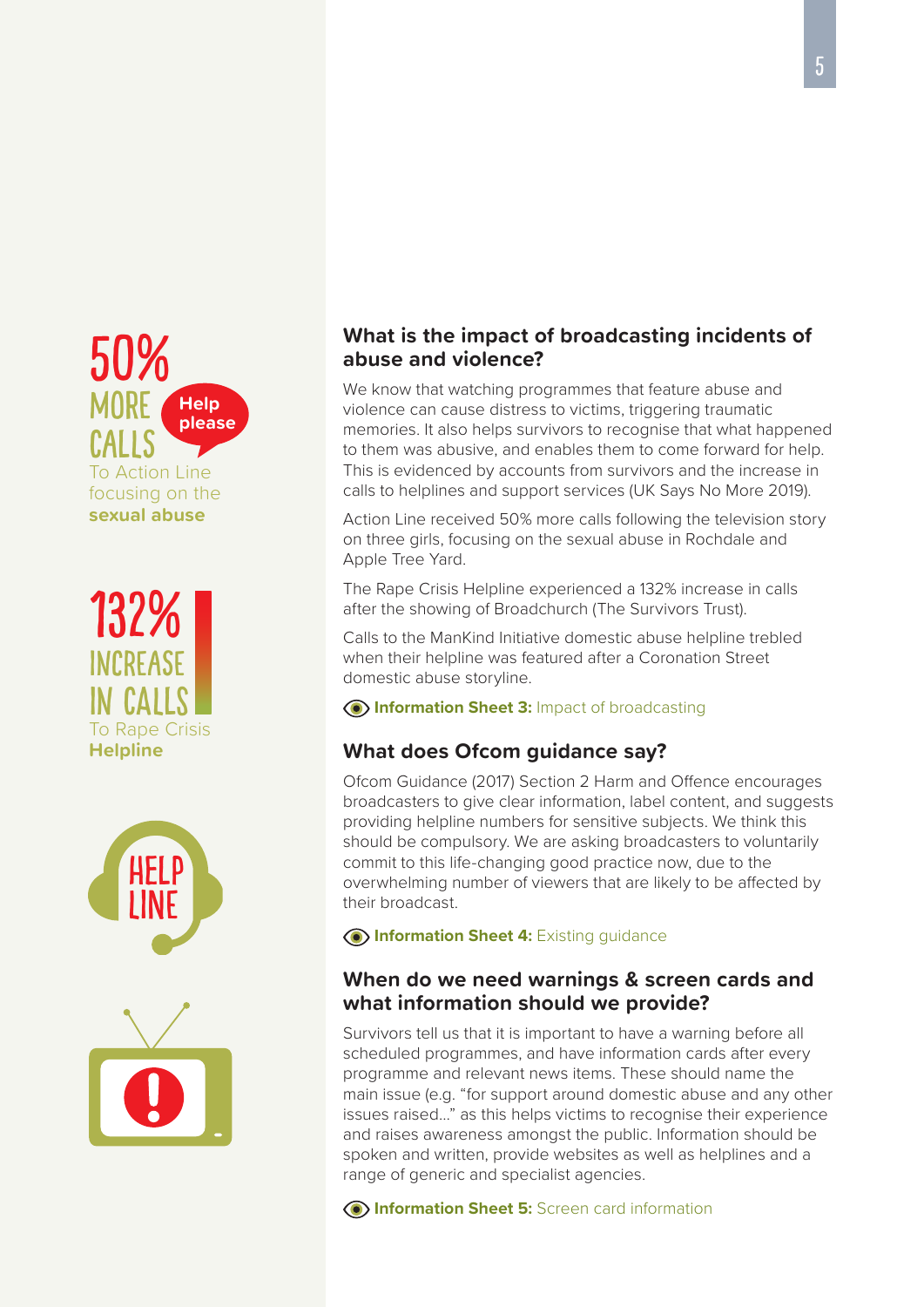## <span id="page-5-0"></span>Support Information Guidelines

### **Always use information cards.**

Understand the potential impact across all types of programming, including drama, documentaries and news items. Use information cards in all broadcasts, including live TV and radio, on-demand and internet-based programmes.

### **Provide support with all types of abuse and violence.**

Recognise the wide range of abusive acts and experiences, including physical, psychological and sexual abuse, grooming and coercive control; and that media portrayal can help victims/survivors to identify abusive behaviour they have experienced or may be experiencing.

### **Repeat information.**

Provide a warning with support information before a programme, and repeat it at the end. Use voiceover and text to draw attention to the information card and name the main types of abuse featured.

### **Provide comprehensive information.**

In accessible formats, including websites as well as helplines, and reflecting the range of survivor experiences, with both generic and specialist services.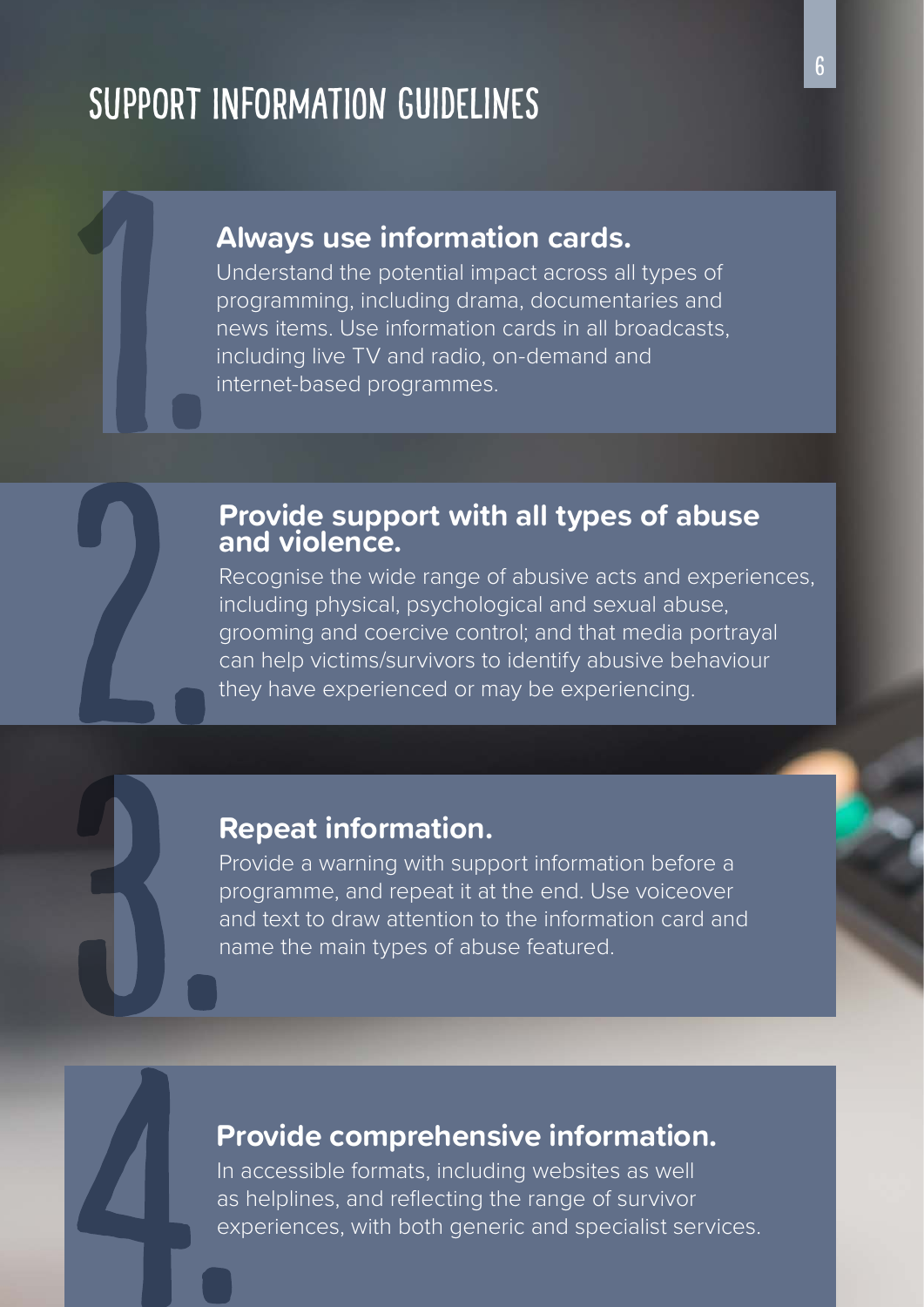### **Provide training and internal guidelines.**

For producers and those responsible for support information, to ensure they can recognise the issues and provide appropriate support information.

### **Update regularly.**

Keep up to date with research and legal changes, and update support information at least every 3 years, as agencies change and the legal definitions and understanding of abuse and violence develops.

### **Seek feedback.**

Involve survivors, survivor-led organisations and support agencies in evaluating the appropriateness and impact of the support information provided.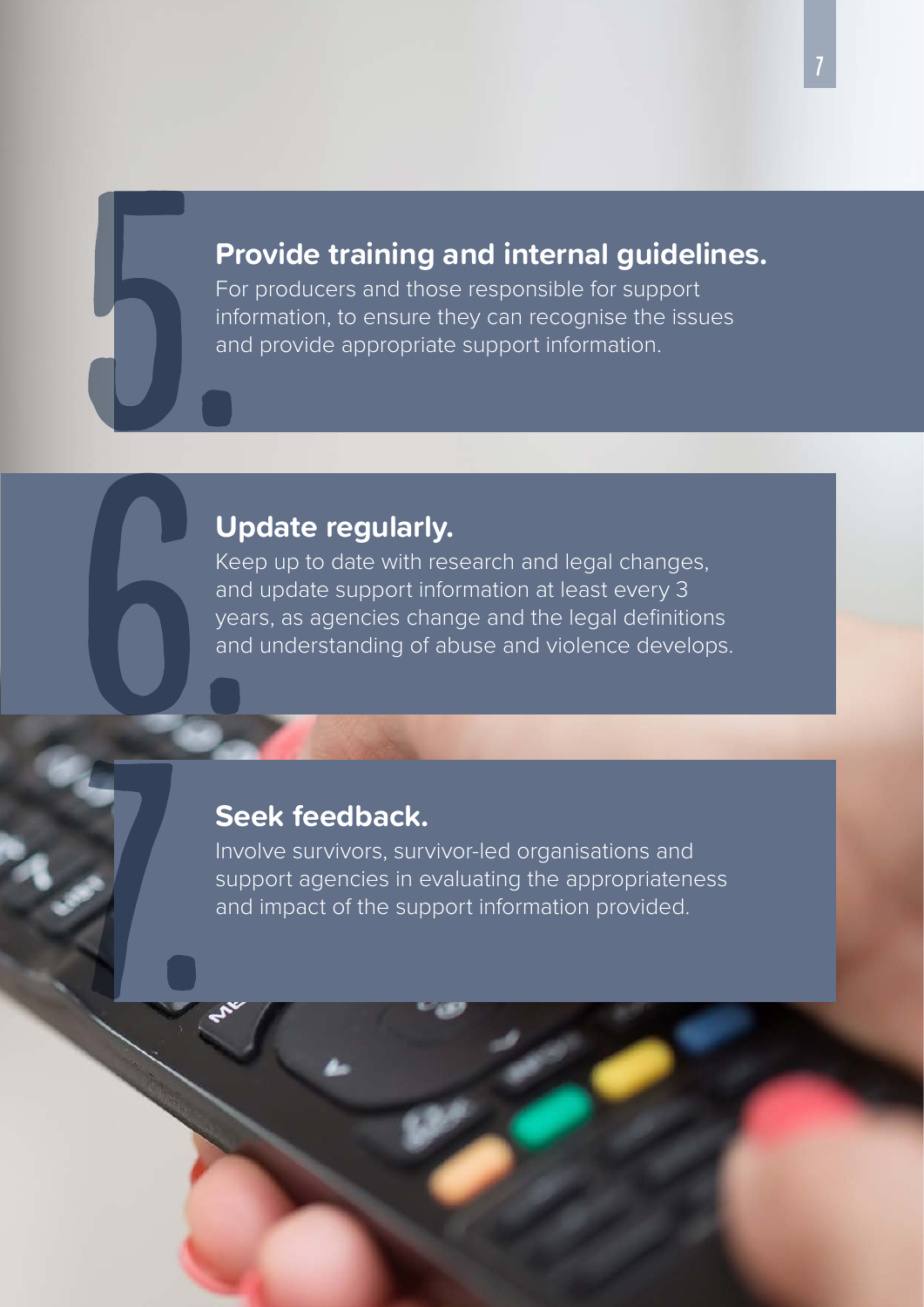#### <span id="page-7-0"></span>**Implementing the Guidelines**

Our research with survivors and support organisations identified a number of recommendations for good practice when implementing the guidelines:

- Ensure information areas of websites are indexed by issue, so a search can be made for the issue, not just the programme.
- Provide information aimed at families and friends of victims as well as victims/survivors.
- Circulate information links through social media around the time programmes are scheduled, or of featured news items.
- Training for those responsible for decisions about programming and support information to understand the developing context of abuse and violence, and stay up to date with definitions, relevant research and support resources.
- Ensure major storylines (such as the case studies below), consider raising awareness and providing additional information and support through wraparound activities such as webinars, YouTube videos, interviews, social media campaigns and partnerships with key agencies.
- Involve survivors in programme development and evaluating support information impact, through survivor-led and support agencies, and media public engagement specialists. See the Contact and Resources sections for details of relevant agencies.

#### **Good practice examples**

Some of the best practice we found occurred when producers worked with survivor-led and support agencies as the programme was developed, for example Hollyoaks worked with Survivors Manchester on several storylines. Working in this way leads to an increased number of victims/survivors seeking support, as reported by the ManKind Initiative after a Coronation Street storyline where their helpline was displayed after the credits. Support services also reported such storylines increased public awareness and dispelled common myths, for example EastEnders coverage of rape addressed myths around consent. Another example of good practice is when Rape Crisis received funding for vital extra helpline hours to open when Broadchurch was on.

#### **Information Sheet 6:** Case Studies

**That's how important this is. This isn't something that's just a story – this is changing people's lives.**

**Duncan Craig,** Survivors Manchester.

**I was the first person to take the first call after the first screening. The caller said 'I just saw Broadchurch, I saw your number and that's why I've called you.' This sentiment was echoed by many callers and they found that often they were providing support to people who were calling about abuse that had happened decades earlier. The screening of the programme, along with the support information obviously helped a lot of people to come forward and seek support.**

**Helpline worker,** Rape Crisis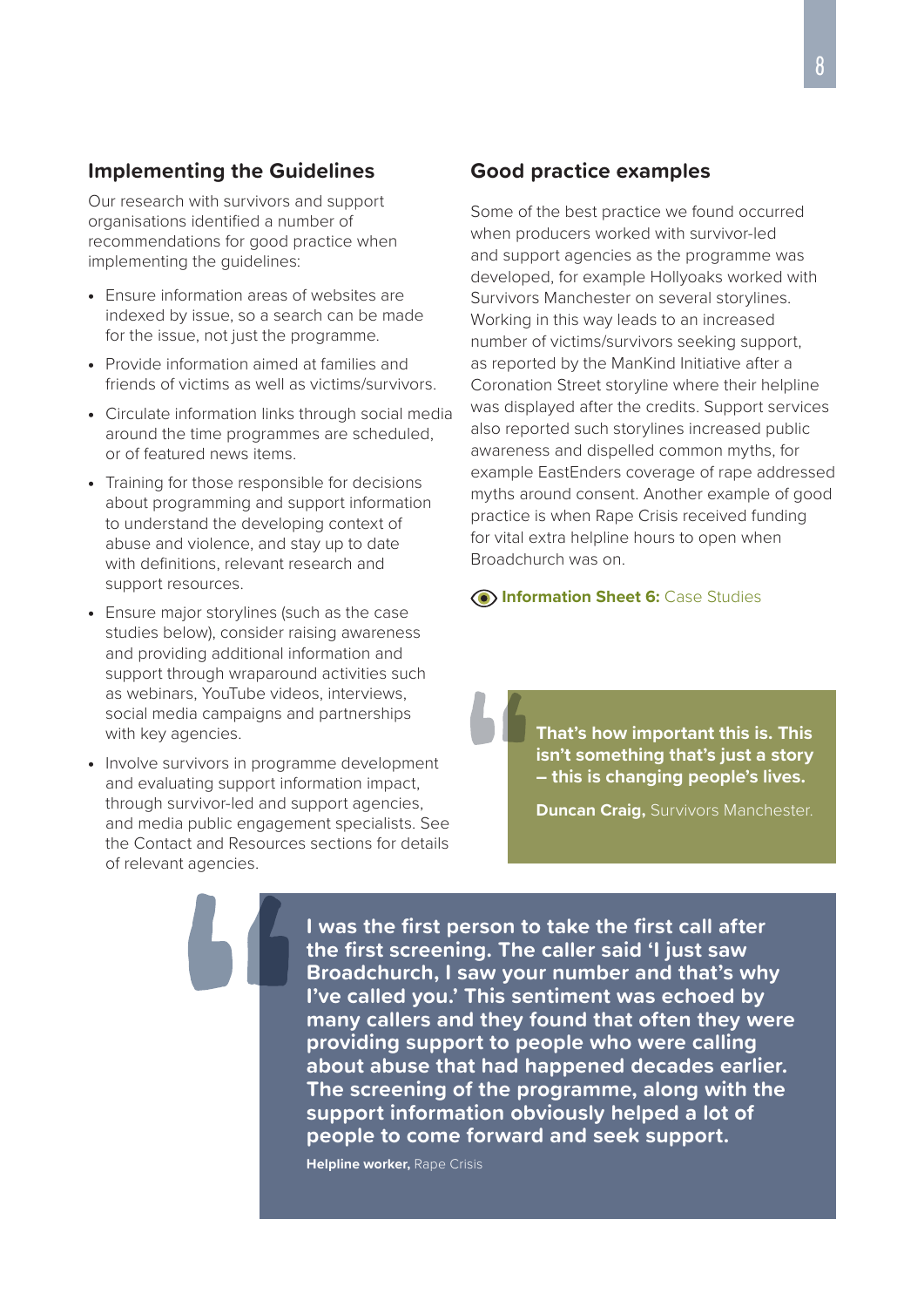#### <span id="page-8-0"></span>**Good Practice Checklist:**

This could be utilised as a checklist before a programme is broadcast.

- **✓** All types of broadcasts featuring any type of abuse are identified as needing warnings and support information.
- **✓** A warning with an information card is displayed before the programme that names the main themes.
- **✓** An information card is displayed on screen for more than 15 seconds and provides a direct link to support information e.g. a helpline and webpage with links to further resources; with a voice over that names the main issue/type of abuse.
- **✓** Links to websites, forums and agencies as well as helplines are provided.
- **✓** Information cards are provided on each side of on-demand and catch-up TV programmes and connected web pages.
- **✓** The most direct link to information possible is provided to avoid unnecessary searching through websites to find the right page.
- **✓** A range of support information that recognises the breadth of survivor needs is provided for example agencies that work with men, or women, or honour-based violence.

#### **One survivor's story:**

Like many abused young people, I grew up thinking that what happened to me was normal and somehow my fault. I was watching a documentary about the investigation of a paedophile, and all the bad feelings came up, and it really hit home that I had been abused and this was not OK. What if they had hurt other victims? That thought prompted me to call the helpline given at the end of the programme. With their support, I contacted the police to report my abusers. They were not able to bring a case to court, but it made a massive difference to me to feel my voice had been heard and my abuse investigated. Therapy and peer support helped me to deal with the trauma and I went on to co-found our survivor-led organisation. I can honestly say that watching that programme and calling that number totally changed my life.

**Jane Chevous,** Co-founder Survivors Voices

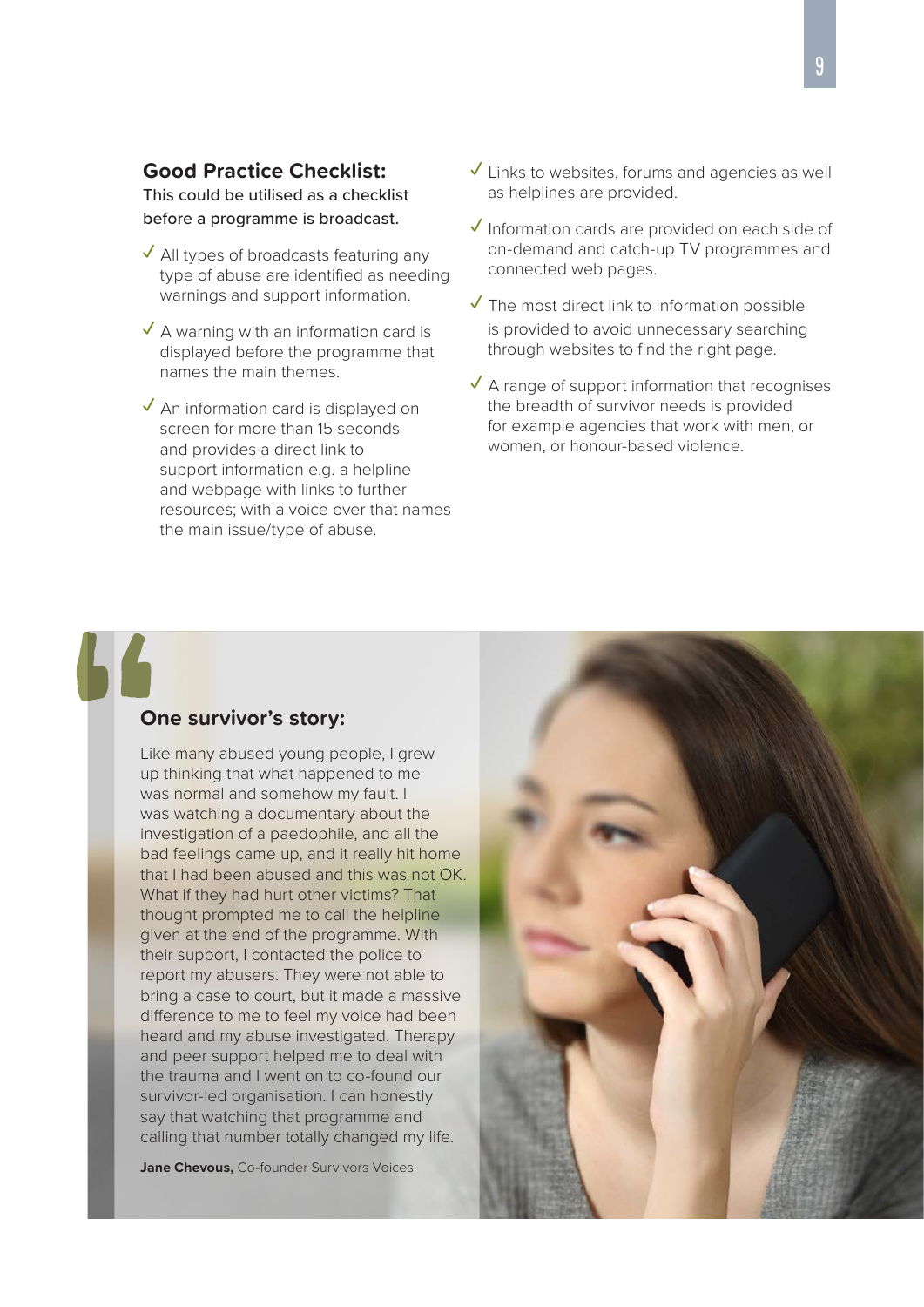## <span id="page-9-0"></span>INFORMATION SHEFT 1: DEFINITIONS OF ARUSE AND VIOLENCE

**Abuse can happen within a personal relationship, between family members, friends, colleagues, professionals, by people we know and those we don't. It can be an abuse of power through age, relationship, strength, personality, profession, role or position. These definitions highlight the key dynamics and characteristics of abuse and violence.** 

#### **Sexual Violence**

This can be any act of physical, psychological and emotional violation inflicted on a person without their consent and includes rape, rape within marriage, sexual violence and childhood abuse, abuse which took place in institutions, forced marriage, honour-based violence, female genital mutilation, trafficking and sexual exploitation, ritual abuse and sexual harassment, and forcing or manipulating someone to witness or participate in any sexual acts without their consent (Nottinghamshire Sexual Violence Support Services).



#### **Domestic Abuse**

Domestic Abuse was redefined by HM Government (2012) stating "Any incident or pattern of incidents of controlling, coercive or threatening behaviour, violence or abuse between those aged 16 or over who are or have been intimate partners or family members regardless of gender or sexuality. This can encompass but is not limited to the following types of abuse: psychological, physical, sexual, financial and emotional." In addition, the definition of domestic abuse includes controlling behaviour, coercive behaviour and honour-based violence, female genital mutilation (FGM) and forced marriage (HM Government, 2012).

#### **Child Abuse**

Child abuse is the neglect or mistreatment of a child or young person, by an adult/carer or sibling/peer, resulting in significant harm. The main types of abuse (used in child protection work) are neglect, physical, emotional and sexual abuse. Other types of abuse include sexual exploitation, trafficking and modern slavery, radicalisation, forced marriage, female genital mutilation, faith-based/spiritual abuse and criminal exploitation. (See HM Government 2018, in Working Together to Safeguard Children).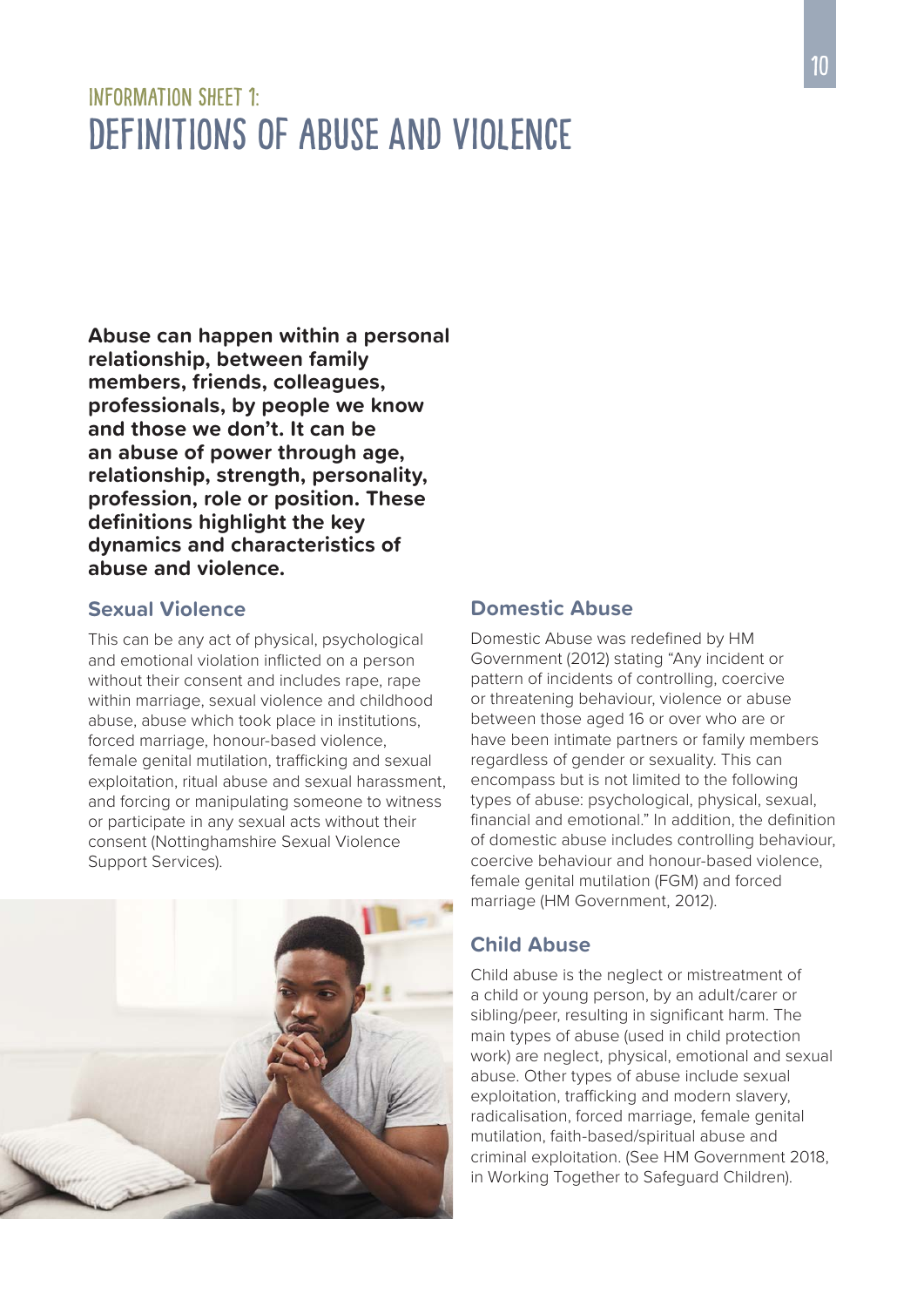

#### **Adult Abuse**

Adults who are vulnerable because of health, disability, capacity, or other care and support needs may be subject to abuse; or adults in relationships with a significant power differential, for example lecturer to student, therapist to client. Types of adult abuse include: neglect and acts of omission, sexual, physical and psychological abuse, organisational/institutional abuse, discriminatory abuse, modern slavery, self-neglect, domestic abuse including violence, financial abuse and faith-based/spiritual abuse. (See Department of Health and Social Care: Care Act 2014).

#### **Grooming and emerging abuse strategies**

It is important to recognise more subtle forms of abuse, such as grooming and coercive control. It is also important to recognise emerging contexts and understandings of abuse, for example 'sex for rent', exploitation through prostitution, implications of so-called 'sex robots' and the criminal exploitation of young people in 'county lines'. Please see the specialist agencies in the Contact and Resources section for more information about these issues.

Our understanding and recognition of abuse continues to grow and develop; we advise consulting with expert services such as those listed at the end of this guidance, for a full and current understanding of abuse. It's important to recognise and label all forms of abuse correctly; for example, 'child prostitution' should be correctly identified as child sexual exploitation.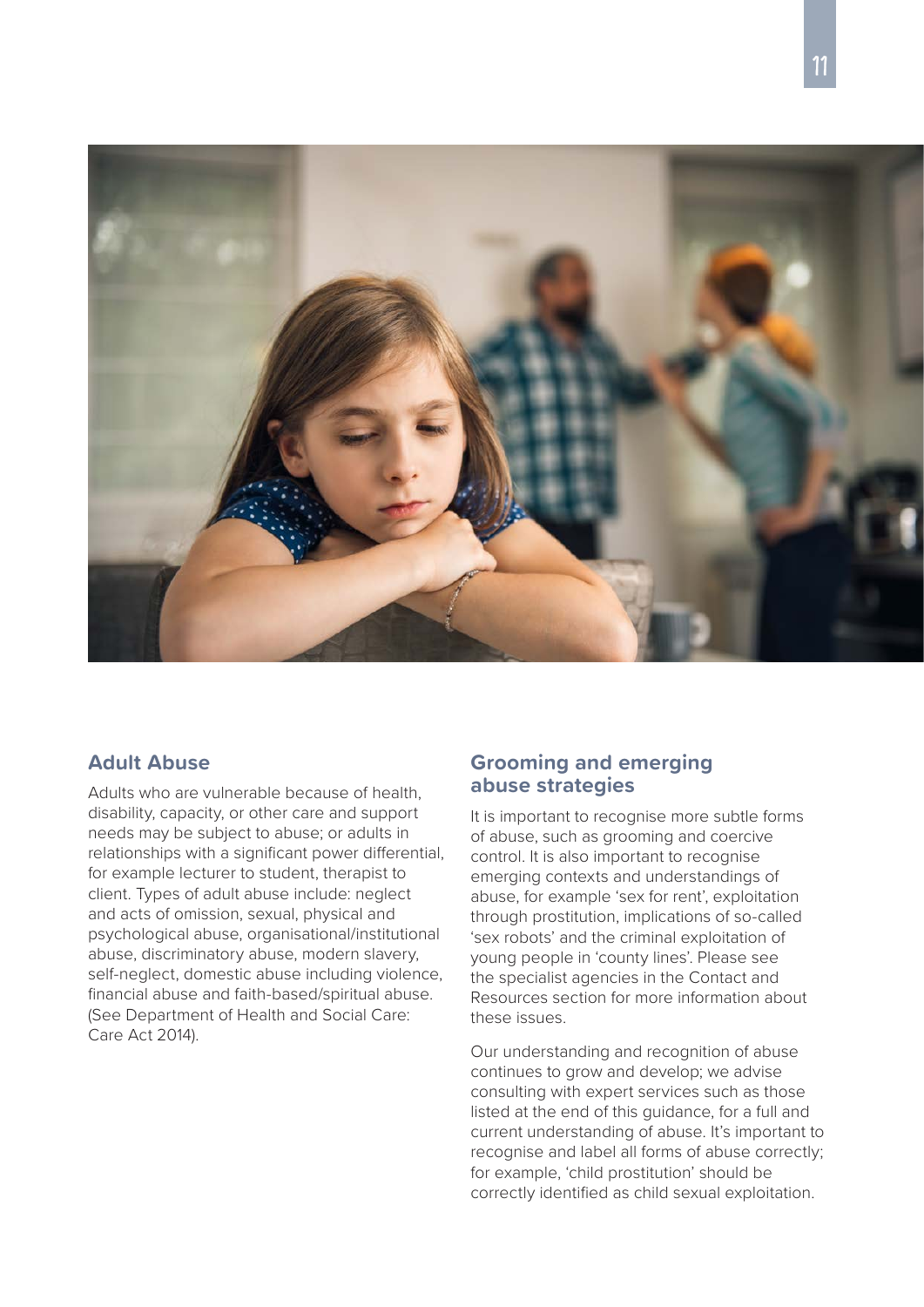## INFORMATION SHEFT 2. Prevalence of abuse and violence

<span id="page-11-0"></span>







#### **The statistics are shocking and we know that many viewers will have personally experienced some form of abuse or violence.**

- 6.3% (2.4 million) of adults aged 16 to 74 years experienced domestic abuse in the last year (1.6 million women and 786,000 men) (Office of National Statistics ONS 2019).
- An estimated 28.9% of women (4.8 million) and 13.2% of men (2.2 million) aged 16 to 59 years have experienced some form of domestic abuse since the age of 16 years (Crime Survey of England and Wales – ONS 2018).
- ONS (2020) estimated that one in five adults aged 18 to 74 years experienced at least one form of child abuse, whether emotional abuse, physical abuse, sexual abuse, or witnessing domestic violence or abuse, before the age of 16 years (8.5 million people).
- In addition, an estimated 1 in 100 adults aged 18 to 74 years experienced physical neglect before the age of 16 years (481,000 people) (ONS 2020).
- An estimated 3.1 million adults aged 18 to 74 years were victims of sexual abuse before the age of 16 years (ONS 2020).
- Prevalence was higher for females than males for each type of abuse, with the exception of physical abuse where there was no difference (ONS 2020).
- Many cases of child abuse remain hidden; around one in seven adults who called the National Association for People Abused in Childhood's (NAPAC's) helpline had not told anyone about their abuse before (ONS 2020).
- At least 1.2% of men and 4.2% of women aged 16-59 were victims of sexual assault in the year ending March 2018 (ONS 2019). Less than one in five victims of rape or assault by penetration reported their experience to the police.
- Sexual violence against women is endemic, affecting one in three women globally (WHO 2017).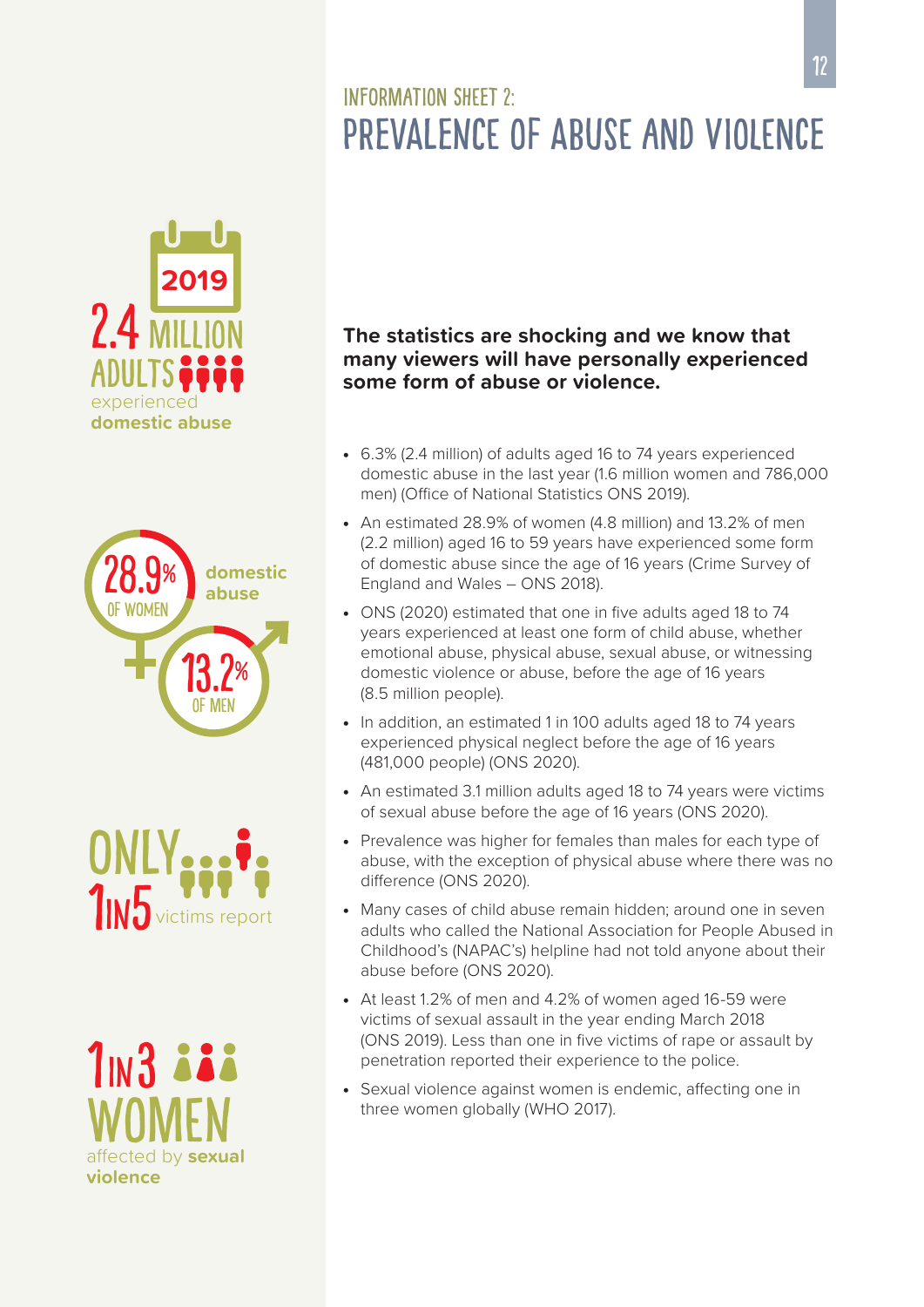**It's important to understand that the majority of victims/survivors do not report their abuse at the time. For example, three quarters of survivors contacting Rape Crisis centres do so over an incident that occurred at least 12 months earlier. One study of adults abused as children found on average people waited over 16 years before disclosing (Smith et al 2015).** 

> **These guidelines are paramount in ensuring that the nature, extent and severity of abuse is conveyed and understood. The provision of information relating to support available to those affected by the issues shown in the programme may be the instigating factor in the recognition of abuse for some individuals. For example, a storyline depicting grooming with no information detailing available support may not be recognised as abuse by those who have experienced this without necessarily regarding it as abuse. However, showing such a storyline alongside responsible and appropriate information can potentially help survivors recognise their experiences as abuse and seek support.**

**Jade Bloomfield-Utting,** University of Bath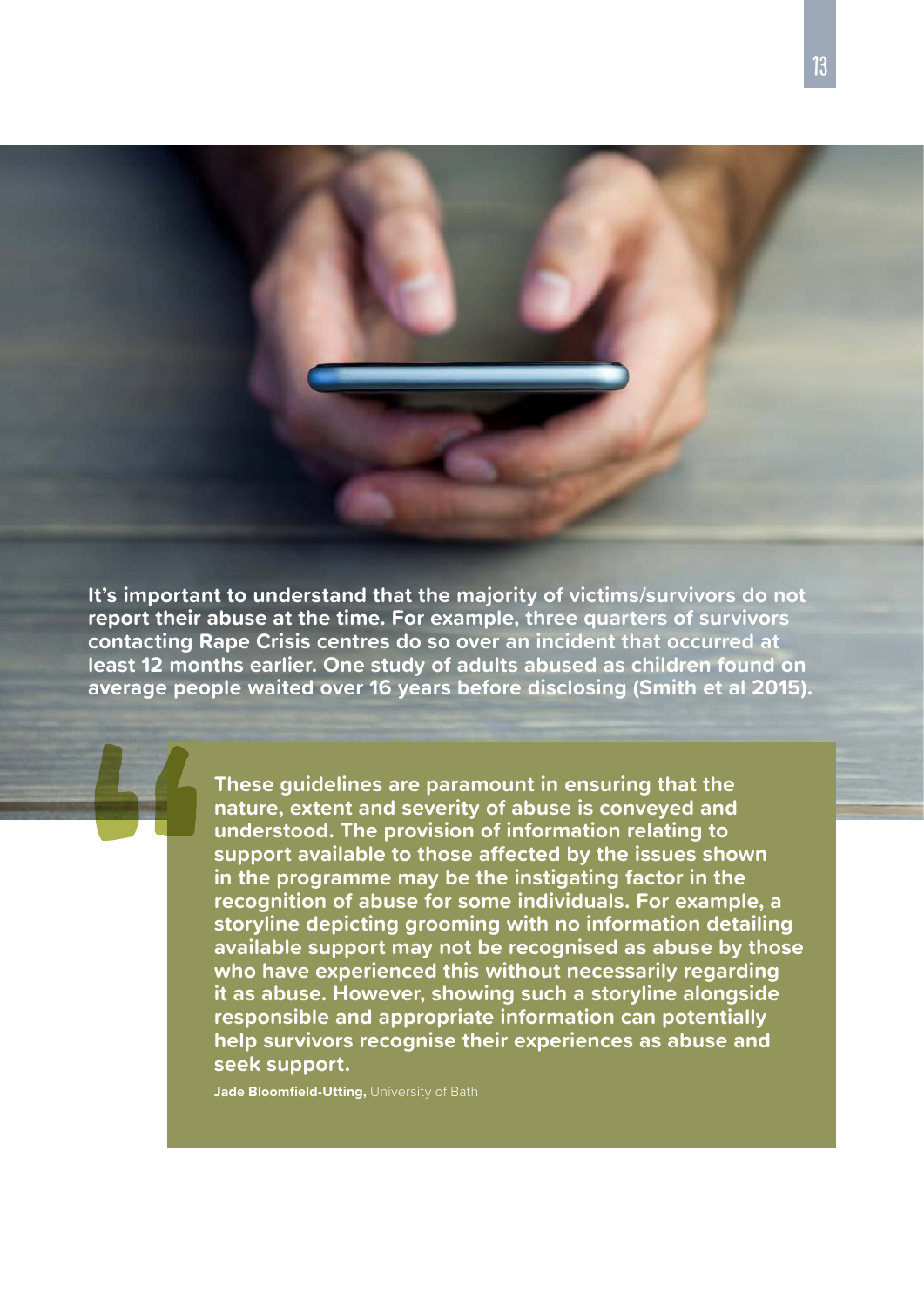## <span id="page-13-0"></span>INFORMATION SHEFT 3. The impact of TV reporting and broadcasting of incidents of abuse and violence

#### **In the wake of the Jimmy Savile scandal, TV news, documentary and drama are taking a lead in showing viewers the scale, scope and impact of recent and non-recent abuse.**

This is to be applauded because it is helping more people than ever before to seek help and talk about what has happened to them.

Whilst featuring abuse and sexual violence through the media raises awareness and promotes discussion, it is imperative that this is done responsibly. The best way to mitigate any risk to viewers is to provide support information.

UK Says No More (2019) states that mainstream TV has increased the number of reports and the number of survivors of violence seeking support. We found many recent examples of that:

- Action Line received an additional 50% more calls following the television story on three girls, focusing on the sexual abuse in Rochdale and Apple Tree Yard, which featured a rape storyline.
- One in Four and Barnardos reported a big jump in enquires after the Ryan report coverage (Shepherd 2015).
- It has been shown that where television programmes include storylines on sexual violence, there has been an increase in calls to support helplines. The Rape Crisis Helpline experienced a 132% increase in calls after the showing of Broadchurch (The Survivors Trust).
- A similar spike in calls to support helplines was experienced following the rape of David Platt in Coronation Street.

• The ManKind Initiative charity stated that calls to their domestic abuse helpline for male victims trebled for weeks after their helpline was featured after the credits on Coronation Street. This followed an award-winning storyline where the character Tyrone was being attacked by his wife.

Survivors and researchers report that in some cases, individuals are not aware that their experiences are actually classified as abuse, or may not recognise the severity of their experiences and therefore do not feel that they are entitled to report it or seek support (Bloomfield-Utting 2018). Victims will often minimise the abuse due to fear, silencing and the gaslighting they experienced at the time. Programmes that name and address abuse therefore provide a significant opportunity to support victims by validating their experiences. For example, one participant explained that watching a documentary on paedophilia caused her to realise the true nature of what had happened to her as a child and therefore resulted in her reporting the abuse to the police (Bloomfield-Utting 2018).

> **After the Jimmy Savile scandal broke and other celebrities were also going to trial we have had a lot more people seeking support as it was in the media so much it encouraged women and men to reach out for help.**

**Rebecca Mitchell,** Into the Light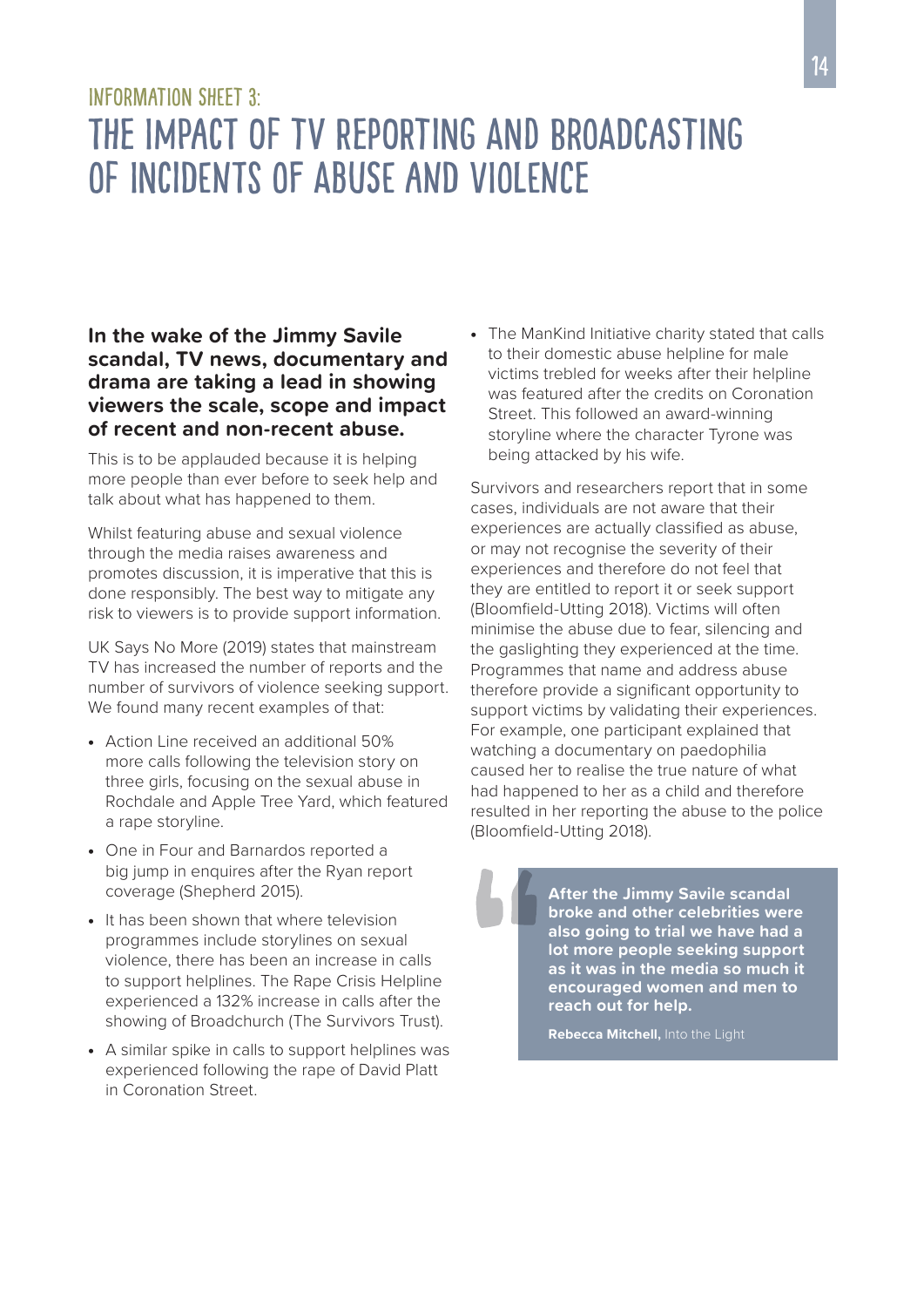**So many times people are saying, 'I was watching Hollyoaks, I was seeing what was going on for Brody and Ollie and it was just resonating with me, and because I know that you're connected with it... I just thought I could come and get some support from you.' It translates literally that much. That's how important this is. This isn't something that's just a story – this is changing people's lives.**

**Duncan Craig,** Survivors Manchester on the impact of the Hollyoaks storyline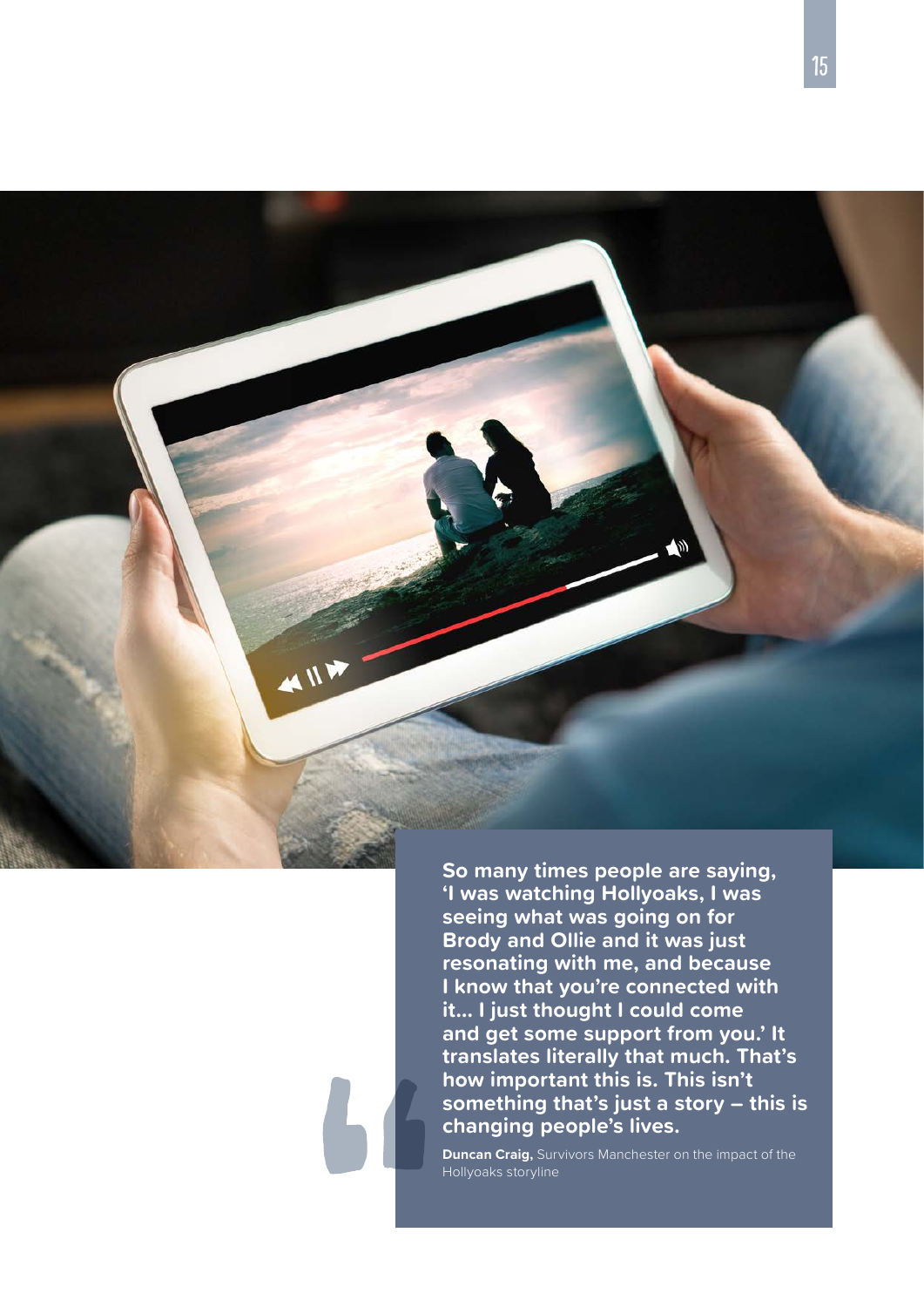## <span id="page-15-0"></span>INFORMATION SHEFT 4. Existing guidance

*Ofcom Guidance (2017) Section 2 Harm and Offence: Rule 2.3 Context & Information: Information, labelling and warnings.*

#### **This encourages broadcasters to give clear information and adequately label content, and suggests providing helpline numbers for sensitive subjects, but it is not compulsory.**

The problem that trailers "come upon audiences unawares" is recognised, and broadcasters are required to give advance warning of challenging subjects such as graphic violence or sexually explicit scenes, where trailers appear during programming that is dissimilar in content.

We advocate for warning and information cards to be provided on screen and online whenever abuse, sexual assault and violence are featured, in drama and factual programming, and both

live, catch-up and on-demand TV and radio. We also highlight the importance of information in a variety of accessible formats, and to include a range of support options, not just helplines which are currently hugely overloaded.

Until such guidance is adopted by Ofcom, we are asking broadcasters to voluntarily commit to this good practice, due to the overwhelming number of viewers that are likely to be affected by their broadcast.

We suggest that Ofcom and broadcasters should work with the specialist agencies listed to review and update their guidelines where necessary: with any significant change in the law and at least every three years to ensure that the provision and content of information cards correspond with social attitudes, developments in research and policy and guidance.

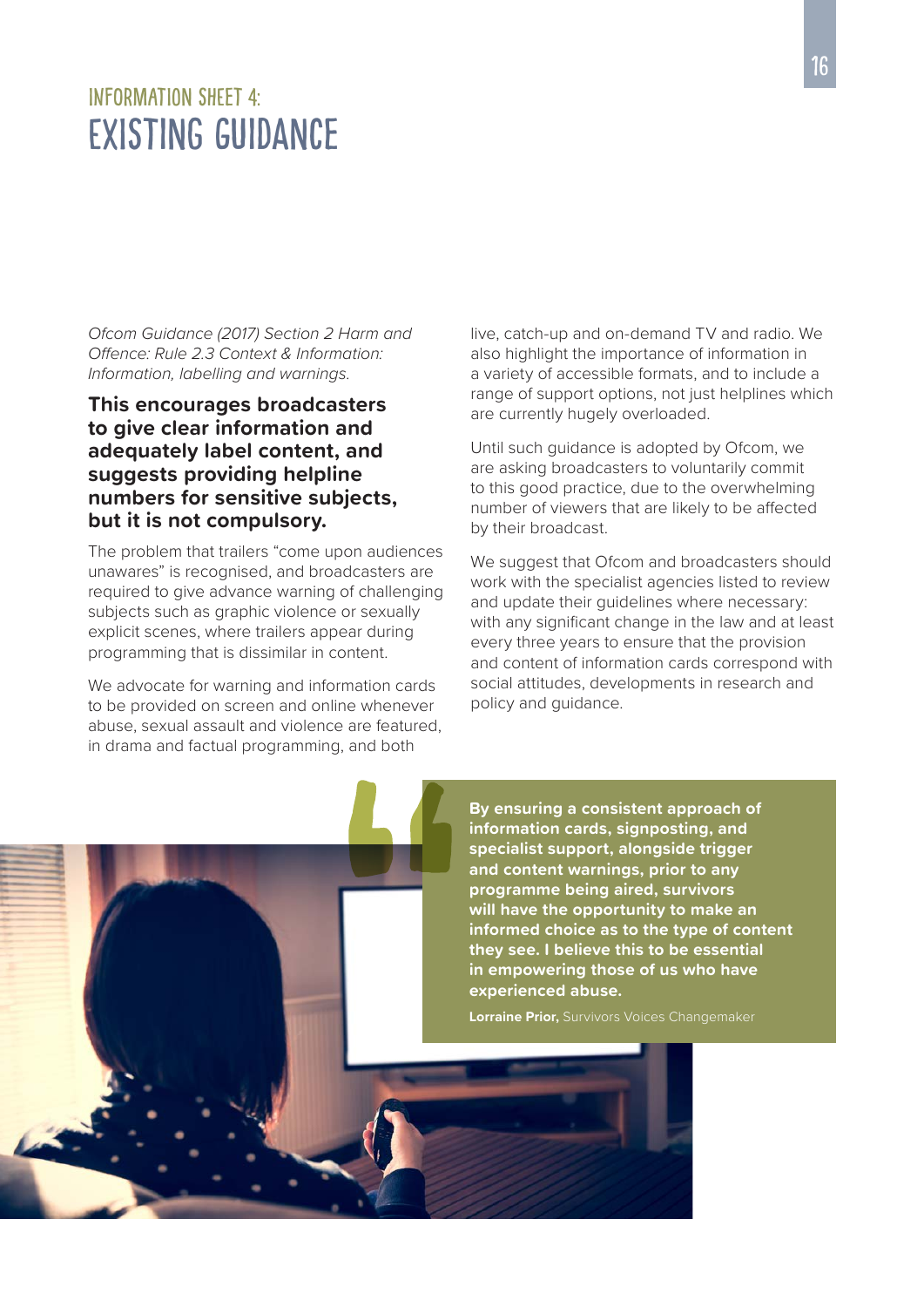## <span id="page-16-0"></span>INFORMATION SHEFT 5: Screen Card Information

#### **When do we need warnings & screen cards?**

Survivors tell us that the type or length of programme makes no difference – we need this information in all situations and settings. All types of programming: drama, soaps, news items, magazine formats, documentaries, music videos and trailers; and all types of broadcasting: TV, radio, internet-based, on-demand and catch-up TV.

Survivors tell us that it is essential to have a warning before all scheduled programmes. Ideally this would also include support information, to be repeated after the show, giving people maximum opportunity to copy the information. This gives people the choice not to watch if they don't feel able to cope with being triggered. There may also be instances where a victim/survivor is with a perpetrator and issues of risk may be present so the warning is very crucial. It's important to name the issue, e.g. "sexual violence and abuse will be present in the upcoming show, if you are affected by this..."

Survivors tell us it is vital to have information cards after every programme and relevant news items. These should also name the main issue e.g. "for support around domestic abuse and any other issues raised…" as this helps victims to recognise their experience and raises awareness amongst the public.

Survivors tell us that it is important to provide information early on in storylines, at the outset of abuse; for example when coercive control begins a storyline on domestic violence, or when child grooming precedes sexual abuse. This helps to protect people from unexpected triggers, and allows them to seek early support.

#### **How do we make information accessible?**

Our research suggests that it's important to provide screen cards in a variety of formats and contexts. For example, not everyone watches the credits, therefore if information is in the credits, such as when an organisation has been featured on the programme, the majority of people would miss it.

To be accessible, information needs to be in a variety of formats: written on screen, speak-over and online information. "It needs to feel like real help, not just a number."

It's also important to provide access to as wide a range of support as possible. We know some services have waiting lists up to a year; some helplines are only able to answer 1 in 10 calls, so just relying on helpline numbers is not recommended. Families and partners may access support as well as victims. Including a comprehensive range of specialist services and sources increases the likelihood that people will be able to get the help appropriate to them when they need it.

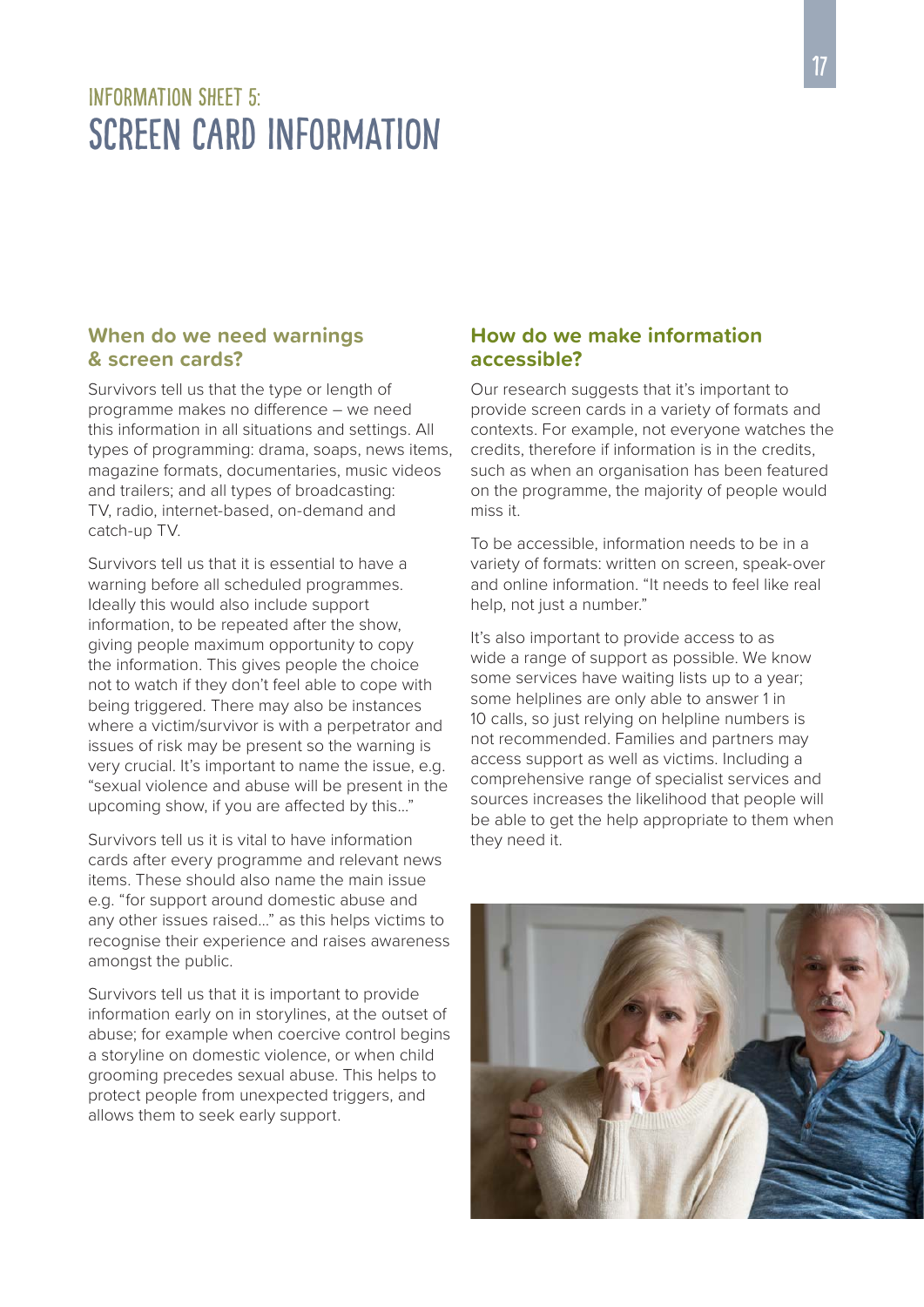## <span id="page-17-0"></span>INFORMATION SHEFT 6. Case Studies

#### **Hollyoaks**

Hollyoaks worked closely with Survivors Manchester on several storylines such as John Paul McQueen's male rape and the grooming of Ollie. In 2018, Hollyoaks began to tackle sex abuse stories, focusing on a football coach Buster, who was abusing his power to groom Ollie, one of the football students, as well as looking into historical abuse of a previous student, Brody. Hollyoaks is broadcast at 6:30 pm, and a majority of its audience are typically aged 18 – 30.

Duncan Craig of Survivors Manchester reported "Since the storyline began, we have had more people ringing and contacting us stating specifically that they have been motivated to get support because they have been watching Hollyoaks" (Lindsay, 2019). Furthermore, Duncan stated, "this is the first grooming storyline in a soap involving a young boy, and we are currently getting on average two or three calls a day from people asking us for help" (Edwards, 2019).

On Hollyoaks (2019) Facebook channel, several videos were uploaded to provide a behind the scenes approach to the storyline. The videos included interviews with cast members, exploring their roles, and the importance of the topic. As well as stating that the story is "so real…about current and non-current sexual abuse of boys and men…" as it reflects upon what happens in sexual abuse trials, such as the inclusion of special measures and an ISVA (an independent sexual violence advisor) to support the survivor. This provision of additional layers of support across a variety of media outlets has ensured Hollyoaks have provided good level support for their audience. They are using different outlets for presenting information cards, resulting in reaching more potential victims, thus, increasing the number of reports.

Hollyoaks Facebook links of videos discussing Brody and Ollie's court case

[https://www.facebook.com/hollyoaks/](https://www.facebook.com/hollyoaks/videos/1505719616225564/) [videos/1505719616225564/](https://www.facebook.com/hollyoaks/videos/1505719616225564/)

<https://www.facebook.com/pg/hollyoaks/videos/>

#### **EastEnders: Ruby Allen**

In 2018, EastEnders aired a dedicated episode focusing on sexual consent and sexual abuse of Ruby Allen, tackling rape culture. The storyline focuses on an unseen rape of Ruby and addresses the aftermath of the assault and challenges people's responses to sexual assaults. Barr (2018) stated that many fans responded positively with one fan stating, "That was the single most important episode of EastEnders I have ever watched." Following the episode BBC EastEnders tweeted details of their website and a contact telephone number for more information.

Youngs (2018) reported that calls to the National Rape Crisis Helpline escalate during the times programmes such as EastEnders air these storylines. Furthermore, the National Rape Crisis Helpline reports that following this storyline, they were very busy until the moment they closed, showing an immediate effect and impact television dramas have (Youngs, 2018). Yvonne Traynor, CEO of Rape Crisis South London, stated these storylines are "so vital to the safety of men, women, and children to understand sexual violence and not to make assumptions" therefore ensuring that the programs "dispel all the myths and stereotypes" surrounding sexual violence (Youngs, 2018; Percival, 2018).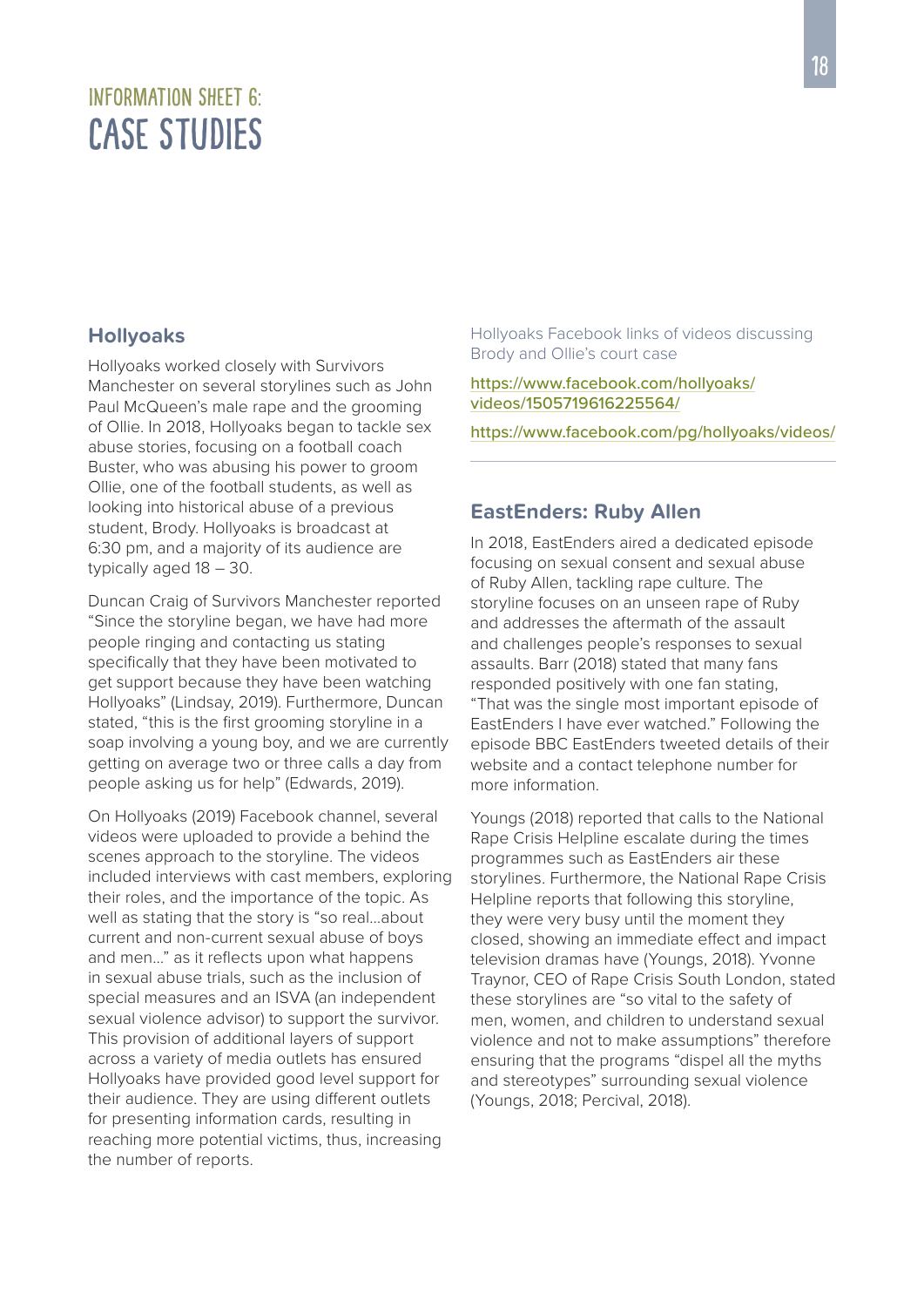#### **Coronation Street: David Platt**

Stay Brave (2018) stated following the number of high-profile and well-documented television dramas focusing on sexual abuse of men and boys such as Hollyoaks and Coronation Street stories, an increase of reports occurred within two years. Coronation Street aired a storyline in 2018, focusing on a male rape story of the victim being drugged and sexually assaulted (Stay Brave, 2018). Stay Brave (2018) further explains this storyline was partly based upon the real experiences of a survivor.

Rackham (2018) reported the David Platt rape storyline received over 100 complaints to Ofcom, and Ryan Clayton – who played Josh, the abuser, stated the storyline was vital, as Coronation Street is typically aimed at the older generation, compared to Hollyoaks. Therefore, educating a different generation on this topic. David Platt, an iconic character, had been in the show since a small child, which impacted the audience's response. As he was someone the audience had watched grow up, both on and off the screen, the storyline tackled the misconception that rapists are only strangers, as David Platt was sexually abused by someone he knew well.

Storylines such as these raise awareness for male victims. Office for National Statistics (2018) announced 115,000 men reported they had been sexually assaulted (including attempts) by their partner, with 13,000 men reporting their abuse in 2016/17. Lloyds Bank Foundation (2019) stated that following the broadcast, the National Survivors Helpline saw a 1700% increase in calls, while Survivors Manchester received an additional 64% increase.

#### **Coronation Street: Tyrone Dobbs**

In 2012, Coronation Street introduced a domestic abuse story with a male victim and female abuser, highlighting psychological, controlling, and violent acts towards Tyrone Dobbs, another iconic character from the story. ManKind Initiative (2013) stated they believe the storyline made a tremendous impact as their calls following the narrative trebled for several weeks, not only from victims of abuse but also from family members who had recognised the signs and wished to seek support for their loved one, emphasising the importance of the information cards. ManKind Initiative (2013) stated the accurate portrayal of Tyrone's story had changed the lives of many men, "giving them the confidence to get help and opening the eyes of the public that men are also victims of this terrible crime. As a charity working in this field, we cannot thank them enough". They reported in 2012 that they had received 1,500 calls, an increase from 1,000 the year prior.

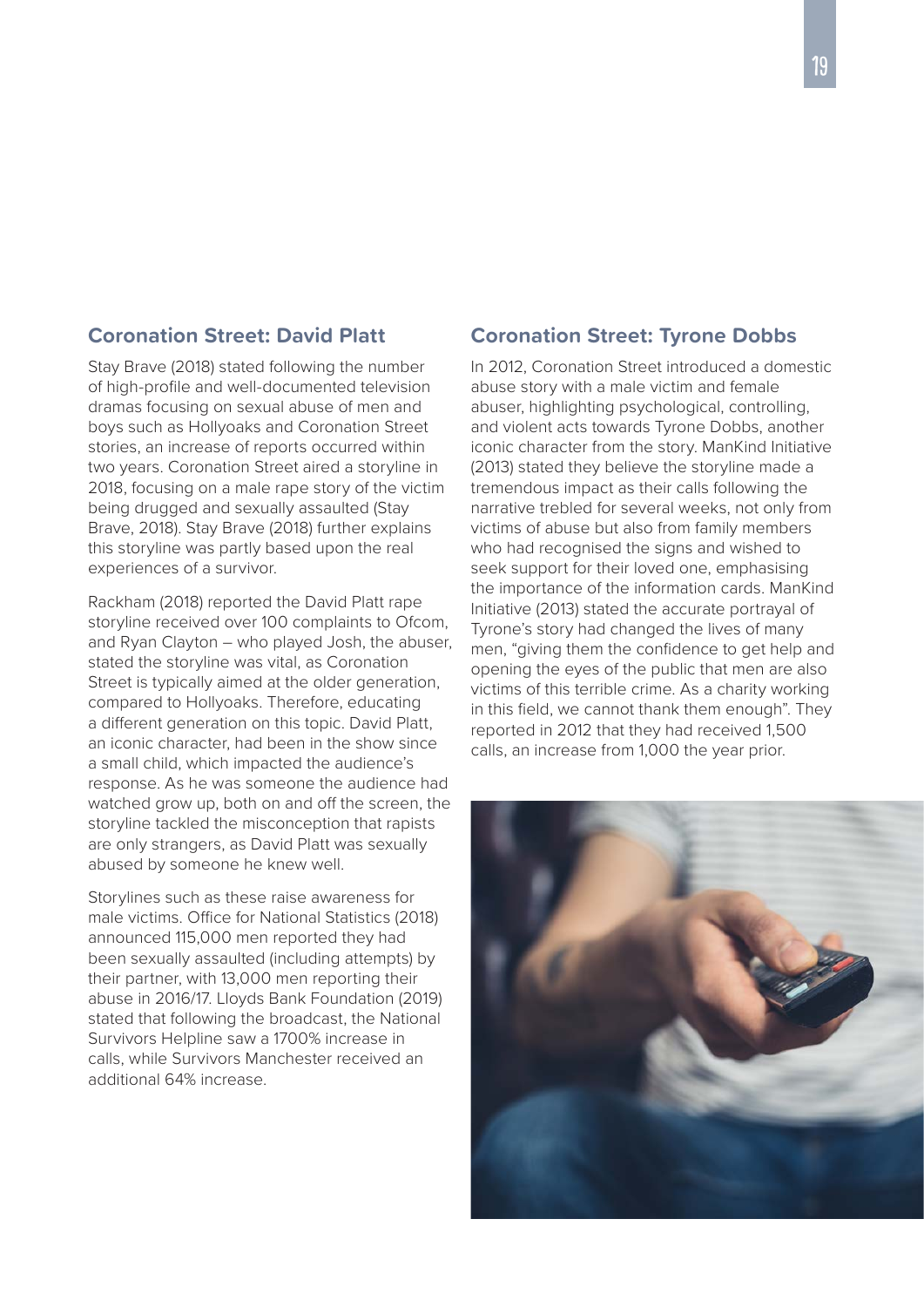## <span id="page-19-0"></span>Contacts & Resources

#### **Angles**

Brings media influencers together with people with lived experience of sexual violence and domestic abuse.

**[www.angles.org.uk](https://www.angles.org.uk)**

#### **Children's Society**

Including information and support for children and young people involved with 'county lines'. **[www.childrenssociety.org.uk](https://www.childrenssociety.org.uk)**

#### **End Violence Against Women**

A useful 'Get Help' page for ways to get support. **[www.endviolenceagainstwomen.org.uk/](https://www.endviolenceagainstwomen.org.uk/get-help) [get-help](https://www.endviolenceagainstwomen.org.uk/get-help)**

#### **Galop UK**

National LGBT domestic violence helpline. 0800 999 5428 **[www.galop.org.uk](https://www.galop.org.uk)**

#### **Into The Light**

Counselling and Support For Survivors. **[www.intothelight.org.uk](https://www.intothelight.org.uk)**

#### **MACSAS**

Support for people affected by minister and clergy abuse. 08088 01 03 40 **[www.macsas.org.uk](https://www.macsas.org.uk)**

#### **ManKind Initiative**

Support for male victims of domestic abuse. 01823 334244 **[www.mankind.org.uk](https://www.mankind.org.uk)**

#### **National Association for People Abused in Childhood (NAPAC)**

Support for adults abused as children. 0808 801 0331 **[www.napac.org.uk](https://www.napac.org.uk)**

#### **National Domestic Violence Helpline**

0808 2000247 **[www.nationaldahelpline.org.uk](https://www.nationaldahelpline.org.uk)**

#### **NHS Choices website**

Information about specialist referral centres. **[www.nhs.uk/live-well/sexual-health/](https://www.nhs.uk/live-well/sexual-health/help-after-rape-and-sexual-assault) [help-after-rape-and-sexual-assault](https://www.nhs.uk/live-well/sexual-health/help-after-rape-and-sexual-assault)**

#### **NSPCC**

For children, young people and anyone concerned that a child is at risk. 0808 8005000 **[www.nspcc.org.uk/preventing-abuse](https://www.nspcc.org.uk/preventing-abuse)**

#### **One in Four**

Support for survivors of child sexual abuse. **[www.oneinfour.org.uk](https://www.oneinfour.org.uk)**

#### **PODS**

Web-based information and support for survivors about dissociation and dissociative disorders. **<https://support.pods-online.org.uk>**

#### **Rape Crisis**

National number and details of local centres, for confidential support and information for women and girls. (England & Wales) Helpline 0808 802 9999 (open daily 12-2:30pm and 7-9:30pm). **<https://rapecrisis.org.uk>**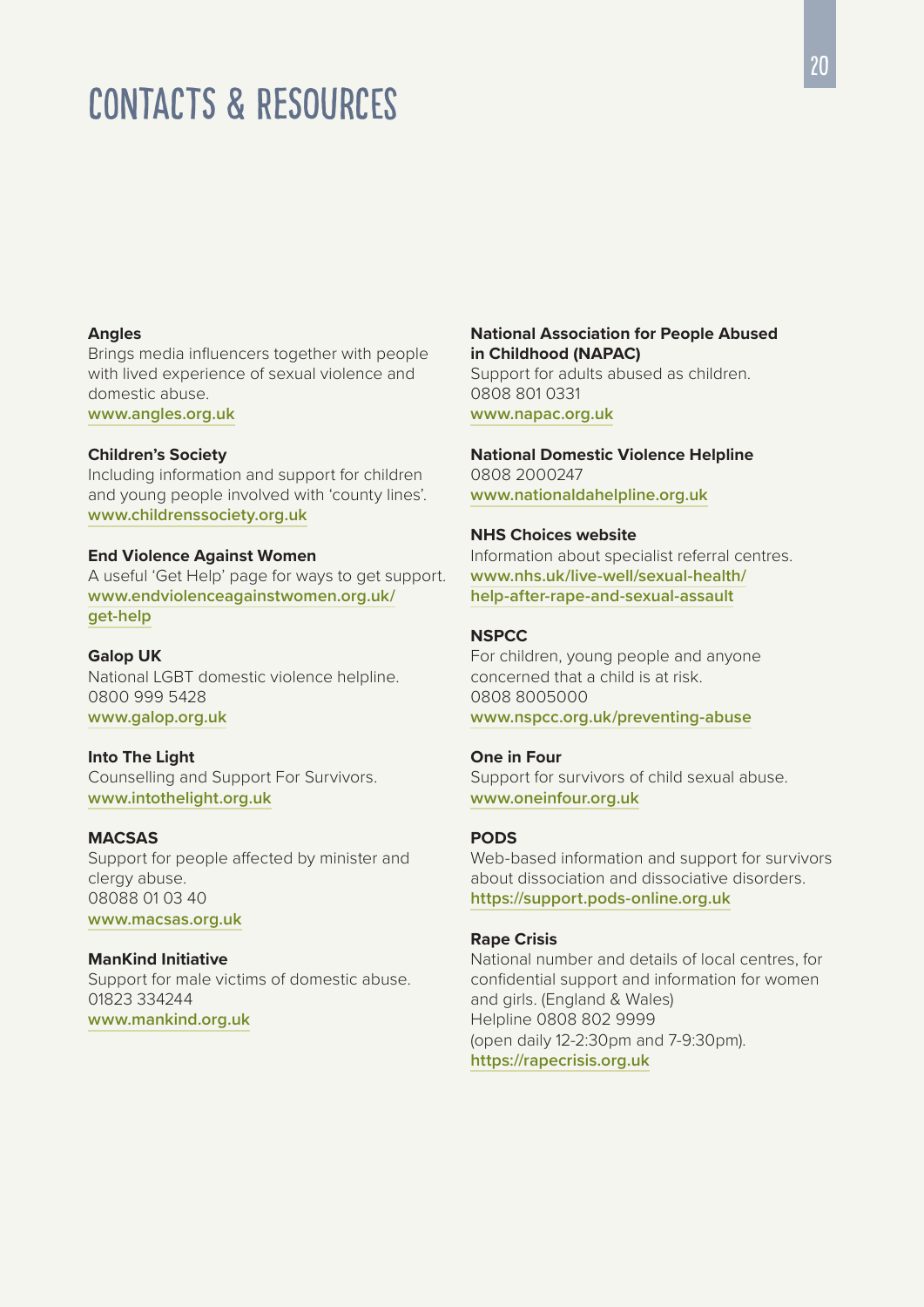#### **Respond**

Support for people with learning disabilities or autism who have experienced abuse. **<https://respond.org.uk>**

#### **Safeline**

Specialist support for men who have survived sexual violence. 0808 800 5008 **[www.safeline.org.uk/contact-us](https://www.safeline.org.uk/contact-us)**

#### **Safe Lives**

Information and support on domestic abuse. **[www.safelives.org.uk](http://www.safelives.org.uk)**

#### **Samaritans**

For anyone distressed or suicidal. 116 123 **<https://www.samaritans.org>**

#### **Survivors UK**

Provide an online helpline. Male rape and sexual abuse. **[www.survivorsuk.org](https://www.survivorsuk.org)**

#### **Survivors Voices**

Survivor-led peer support, research, training and activism. **[www.survivorsvoices.org](https://www.survivorsvoices.org)**

#### **The Survivors Trust**

Umbrella organisation for agencies supporting survivors of rape, sexual assault and child sexual abuse. **[www.thesurvivorstrust.org](https://www.thesurvivorstrust.org)**

#### **Victim Focus**

Research, information and support for victims of sexual violence and abuse, including sexual exploitation. **[www.victimfocus.org.uk](https://www.victimfocus.org.uk)**

#### **Victim Support**

Support for victims and witnesses of crimes. **[www.victimsupport.org.uk](https://www.victimsupport.org.uk)**

#### **Women's Aid**

For women and children experiencing domestic abuse **[www.womensaid.org.uk](https://www.womensaid.org.uk)**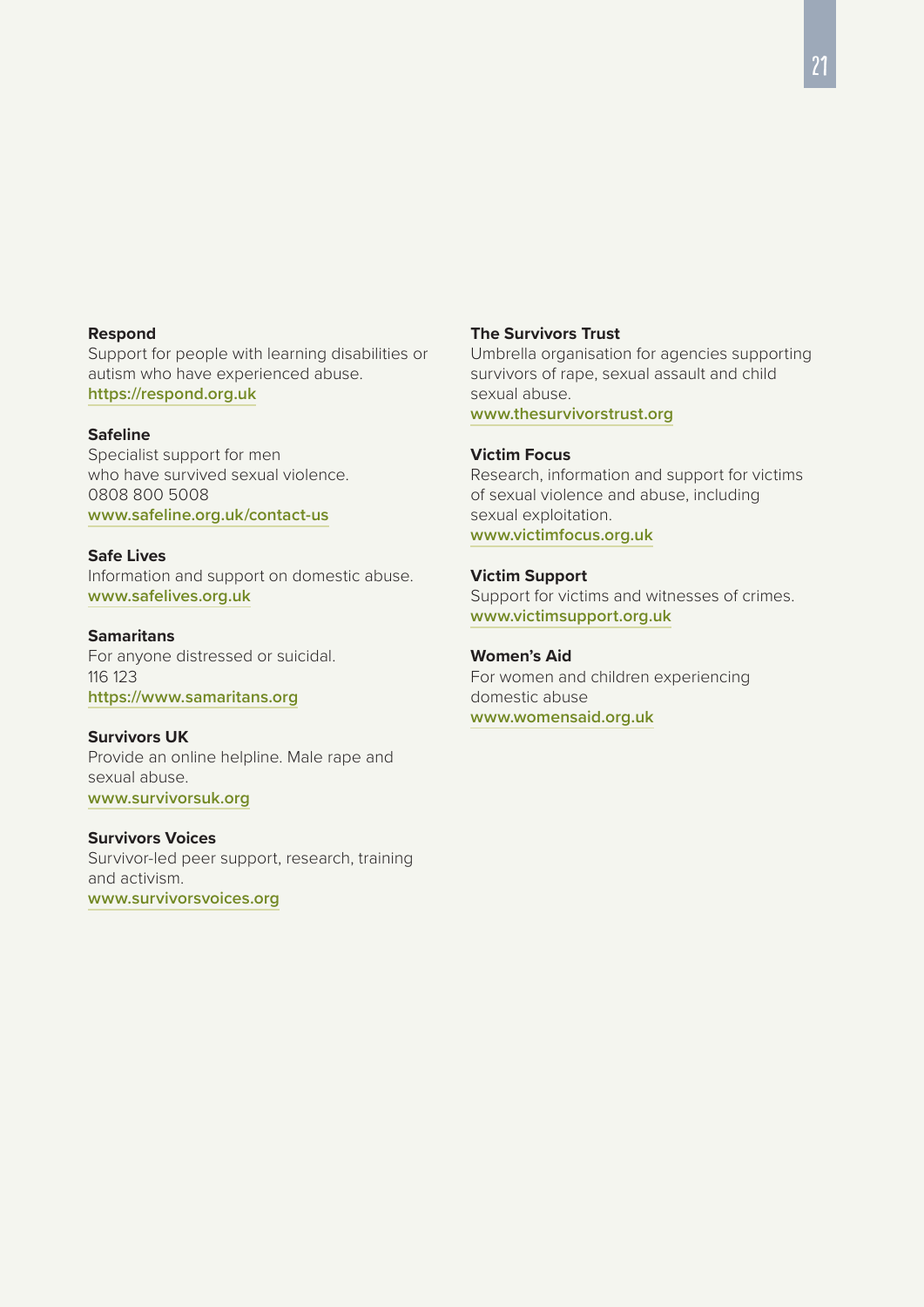## <span id="page-21-0"></span>**REFERENCES**

Barr, S. (2018) EastEnders praised for tackling issues of sexual consent and rape culture with powerful episode. Available at: [https://www.independent.co.uk/life-style/](https://www.independent.co.uk/life-style/women/eastenders-sexual-consent-rape-culture-episode-ruby-allen-martin-stacey-twitter-a8660681.html) [women/eastenders-sexual-consent-rape-culture-episode](https://www.independent.co.uk/life-style/women/eastenders-sexual-consent-rape-culture-episode-ruby-allen-martin-stacey-twitter-a8660681.html)[ruby-allen-martin-stacey-twitter-a8660681.html](https://www.independent.co.uk/life-style/women/eastenders-sexual-consent-rape-culture-episode-ruby-allen-martin-stacey-twitter-a8660681.html)

Bloomfield-Utting, J. (2018). "It's not that I don't believe you, but I don't believe he'd do that: "An Exploration of the Responses of Friends, Families, and Partners of Victim-Survivors During the Aftermath of Sexual Assault and Rape. Dissertation (MRes). University of Bath: Bath.

Department of Health and Social Care (2016) Care Act 2014 Available at: [https://www.gov.uk/government/publications/](https://www.gov.uk/government/publications/care-act-2014-part-1-factsheets/care-act-factsheets) [care-act-2014-part-1-factsheets/care-act-factsheets](https://www.gov.uk/government/publications/care-act-2014-part-1-factsheets/care-act-factsheets)

Edwards (2019) Hollyoaks: Ollie Morgan Grooming Storyline Helpline Calls. Available at: [https://www.digitalspy.com/](https://www.digitalspy.com/soaps/hollyoaks/a25877011/hollyoaks-ollie-morgan-grooming-storyline-helpl) [soaps/hollyoaks/a25877011/hollyoaks-ollie-morgan](https://www.digitalspy.com/soaps/hollyoaks/a25877011/hollyoaks-ollie-morgan-grooming-storyline-helpl)[grooming-storyline-helpline-calls/](https://www.digitalspy.com/soaps/hollyoaks/a25877011/hollyoaks-ollie-morgan-grooming-storyline-helpl)

HM Government (2012) New definition of domestic violence. Available at: [https://www.gov.uk/government/](https://www.gov.uk/government/news/new-definition-of-domestic-violence) [news/new-definition-of-domestic-violence](https://www.gov.uk/government/news/new-definition-of-domestic-violence)

HM Government (2018) Working Together to Safeguard Children. Available at: [https://assets.publishing.service.](https://assets.publishing.service.gov.uk/government/uploads/system/uploads/attachment_data/file/779401/Working_Together_to_Safeguard-Children.pdf) [gov.uk/government/uploads/system/uploads/](https://assets.publishing.service.gov.uk/government/uploads/system/uploads/attachment_data/file/779401/Working_Together_to_Safeguard-Children.pdf) [attachment\\_data/file/779401/Working\\_Together\\_to\\_](https://assets.publishing.service.gov.uk/government/uploads/system/uploads/attachment_data/file/779401/Working_Together_to_Safeguard-Children.pdf) [Safeguard-Children.pdf](https://assets.publishing.service.gov.uk/government/uploads/system/uploads/attachment_data/file/779401/Working_Together_to_Safeguard-Children.pdf)

Kilkelly, D. (2019) Coronation Street: Josh Tucker What happened? Available at: [https://www.digitalspy.com/](https://www.digitalspy.com/soaps/coronation-street/a29515590/coronation-street-josh-tucker-what-happ) [soaps/coronation-street/a29515590/coronation-street](https://www.digitalspy.com/soaps/coronation-street/a29515590/coronation-street-josh-tucker-what-happ)[josh-tucker-what-happened-return-storyline/](https://www.digitalspy.com/soaps/coronation-street/a29515590/coronation-street-josh-tucker-what-happ)

Lindsay (2019) Calls to Male Rape Charities Soar: Hollyoaks Ollie Child Abuse Storyline. Available at: [https://metro.](https://metro.co.uk/2019/01/14/calls-male-rape-charities-soar-hollyoaks-ollie-child-abuse-storyline-8343116/) [co.uk/2019/01/14/calls-male-rape-charities-soar-hollyoaks](https://metro.co.uk/2019/01/14/calls-male-rape-charities-soar-hollyoaks-ollie-child-abuse-storyline-8343116/)[ollie-child-abuse-storyline-8343116/](https://metro.co.uk/2019/01/14/calls-male-rape-charities-soar-hollyoaks-ollie-child-abuse-storyline-8343116/)

Lloyds Bank Foundation (2019) Survivors Manchester. Available at: [https://www.lloydsbankfoundation.org.uk/](https://www.lloydsbankfoundation.org.uk/our-impact/news-and-blogs/blog-survivors-manchester) [our-impact/news-and-blogs/blog-survivors-manchester](https://www.lloydsbankfoundation.org.uk/our-impact/news-and-blogs/blog-survivors-manchester) ManKind Initiative (2013) Charity thanks British Soap Award winners Coronation Street for making a difference to the lives of male victims of domestic abuse. Available at: [https://www.mankind.org.uk/wp-content/](https://www.mankind.org.uk/wp-content/uploads/2015/05/Soap-Awards-winner-Coronation-Street-thanked-by-Charity.pdf) [uploads/2015/05/Soap-Awards-winner-Coronation-Street](https://www.mankind.org.uk/wp-content/uploads/2015/05/Soap-Awards-winner-Coronation-Street-thanked-by-Charity.pdf)[thanked-by-Charity.pdf](https://www.mankind.org.uk/wp-content/uploads/2015/05/Soap-Awards-winner-Coronation-Street-thanked-by-Charity.pdf)

Nottingham Sexual Violence Support Services (2019) Sexual Violence Available at: <https://nottssvss.org.uk/>

Nottingham Sexual Violence Support Services (2019) Petition: Provide support information after all TV shows that feature sexual violence. Available at: <https://you.38degrees.org.uk/p/support-after-tv>

Ofcom (2015) Guidance Notes: Section 1: Protecting the under 18s. Available at: https://www.ofcom.org.uk/ data/ [assets/pdf\\_file/0017/24704/section1.pdf](https://www.ofcom.org.uk/__data/assets/pdf_file/0017/24704/section1.pdf)

Ofcom (2017) Section two: Harm and Offence. Available at: [https://www.ofcom.org.uk/tv-radio-and-on-demand/](https://www.ofcom.org.uk/tv-radio-and-on-demand/broadcast-codes/broadcast-code/section-two-harm-offence) [broadcast-codes/broadcast-code/section-two](https://www.ofcom.org.uk/tv-radio-and-on-demand/broadcast-codes/broadcast-code/section-two-harm-offence)[harm-offence](https://www.ofcom.org.uk/tv-radio-and-on-demand/broadcast-codes/broadcast-code/section-two-harm-offence)

Office for National Statistics (2018) Sexual offences in England and Wales: Year ending March 2017. Available at: [https://www.ons.gov.uk/](https://www.ons.gov.uk/peoplepopulationandcommunity/crimeandjustice/articles/sexualoffencesinenglandandwales/yearendingmarch2017#how-are-victims-and-perpetrators-related) [peoplepopulationandcommunity/crimeandjustice/](https://www.ons.gov.uk/peoplepopulationandcommunity/crimeandjustice/articles/sexualoffencesinenglandandwales/yearendingmarch2017#how-are-victims-and-perpetrators-related) [articles/sexualoffencesinenglandandwales/](https://www.ons.gov.uk/peoplepopulationandcommunity/crimeandjustice/articles/sexualoffencesinenglandandwales/yearendingmarch2017#how-are-victims-and-perpetrators-related) [yearendingmarch2017#how-are-victims-and](https://www.ons.gov.uk/peoplepopulationandcommunity/crimeandjustice/articles/sexualoffencesinenglandandwales/yearendingmarch2017#how-are-victims-and-perpetrators-related)[perpetrators-related](https://www.ons.gov.uk/peoplepopulationandcommunity/crimeandjustice/articles/sexualoffencesinenglandandwales/yearendingmarch2017#how-are-victims-and-perpetrators-related)

Office for National Statistics (2019) Domestic abuse prevalence and trends, England and Wales: year ending .<br>March 2019. Available at: [https://www.ons.gov.uk/](https://www.ons.gov.uk/peoplepopulationandcommunity/crimeandjustice/articles/domesticabuseprevalenceandtrendsenglandandwales/yearendingmarch2019) [peoplepopulationandcommunity/crimeandjustice/articles/](https://www.ons.gov.uk/peoplepopulationandcommunity/crimeandjustice/articles/domesticabuseprevalenceandtrendsenglandandwales/yearendingmarch2019) [domesticabuseprevalenceandtrendsenglandandwales/](https://www.ons.gov.uk/peoplepopulationandcommunity/crimeandjustice/articles/domesticabuseprevalenceandtrendsenglandandwales/yearendingmarch2019) [yearendingmarch2019](https://www.ons.gov.uk/peoplepopulationandcommunity/crimeandjustice/articles/domesticabuseprevalenceandtrendsenglandandwales/yearendingmarch2019)

Office for National Statistics (2020) Child abuse in England and Wales: January 2020. Available at: [https://www.ons.gov.uk/peoplepopulationandcommunity/](https://www.ons.gov.uk/peoplepopulationandcommunity/crimeandjustice/bulletins/childabuseinenglandandwales/january2020) [crimeandjustice/bulletins/childabuseinenglandandwales/](https://www.ons.gov.uk/peoplepopulationandcommunity/crimeandjustice/bulletins/childabuseinenglandandwales/january2020) [january2020](https://www.ons.gov.uk/peoplepopulationandcommunity/crimeandjustice/bulletins/childabuseinenglandandwales/january2020)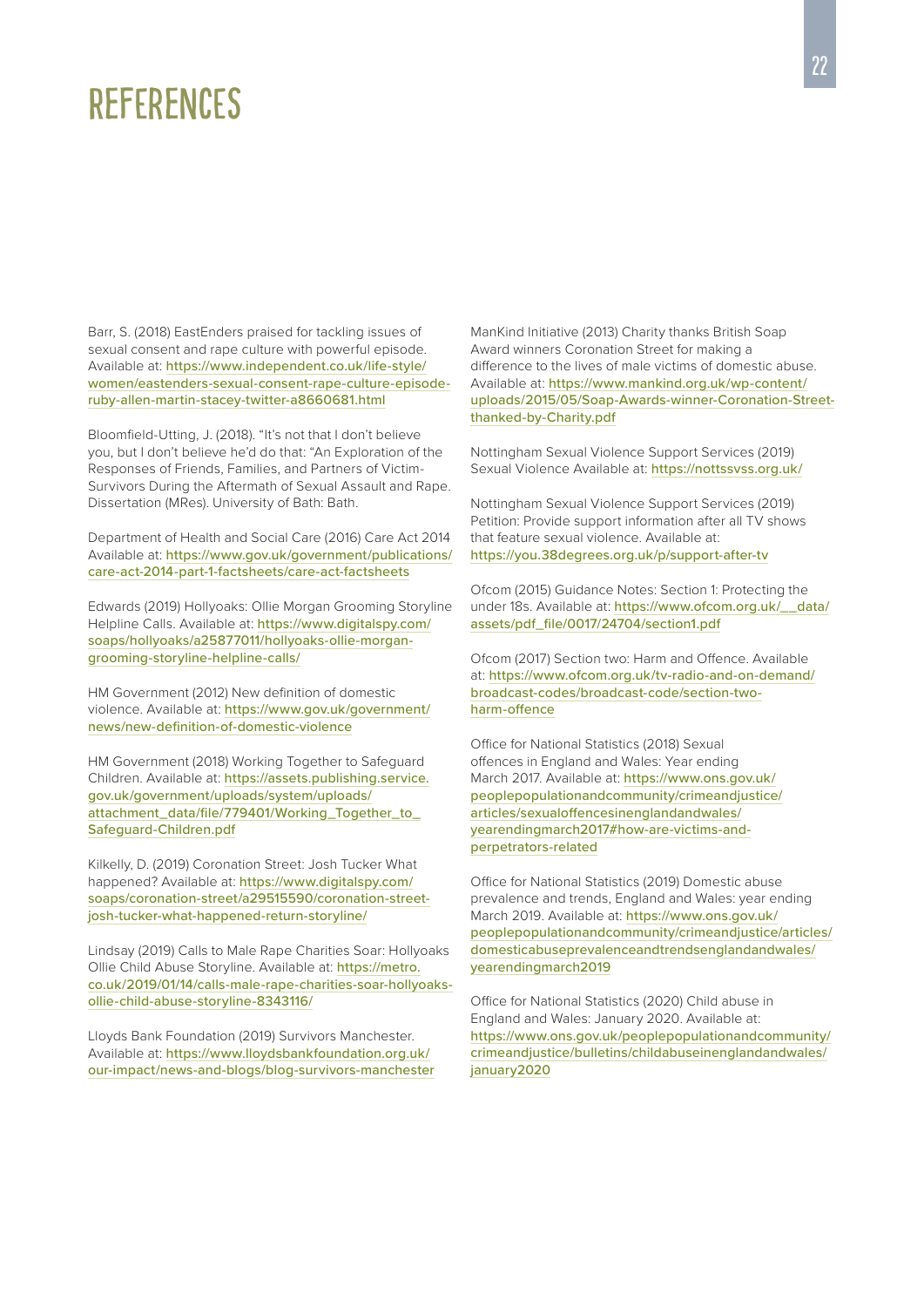## AROUT

Percival, A. (2018) EastEnders to tackle issue of consent with Ruby Allen Rape Plot. Available at: [https://www.](https://www.huffingtonpost.co.uk/entry/eastenders-ruby-allen-rape-consent-storyline_uk_5b9b52fbe4b04) [huffingtonpost.co.uk/entry/eastenders-ruby-allen-rape](https://www.huffingtonpost.co.uk/entry/eastenders-ruby-allen-rape-consent-storyline_uk_5b9b52fbe4b04)[consent-storyline\\_uk\\_5b9b52fbe4b046313fb9a7c0](https://www.huffingtonpost.co.uk/entry/eastenders-ruby-allen-rape-consent-storyline_uk_5b9b52fbe4b04)

Rackham, A. (2018) Coronation Street: The story behind David Platt's Rape. Available at: [https://www.bbc.co.uk/](https://www.bbc.co.uk/news/entertainment-arts-43473007) [news/entertainment-arts-43473007](https://www.bbc.co.uk/news/entertainment-arts-43473007)

Shepherd, T. (2015) An analysis of how media coverage of child sexual abuse inquiries affects victims. The Winston Churchill Memorial Trust of Australia.

Smith, N., Dogaru, C. & Ellis, F. (2015) Hear me. Believe me. Respect me. A survey of adult survivors of child sexual abuse and their experience of support services. Ipswich: University College Suffolk and Survivors in Transition.

Stay Brave (2018) Importance of being Brave: How putting male rape stories on TV has fuelled a surge in reporting. Available at: [https://www.staybrave.org.uk/](https://www.staybrave.org.uk/single-post/2019/04/29/Importance-of-being-Brave-how-putting-Male-rape-) [single-post/2019/04/29/Importance-of-being-Brave](https://www.staybrave.org.uk/single-post/2019/04/29/Importance-of-being-Brave-how-putting-Male-rape-)[how-putting-Male-rape-stories-on-TV-has-fueled-a](https://www.staybrave.org.uk/single-post/2019/04/29/Importance-of-being-Brave-how-putting-Male-rape-)[surge-in-reporting](https://www.staybrave.org.uk/single-post/2019/04/29/Importance-of-being-Brave-how-putting-Male-rape-)

WHO (2017) Violence against Women Fact Sheet [https://www.who.int/en/news-room/fact-sheets/detail/](https://www.who.int/en/news-room/fact-sheets/detail/violence-against-women) [violence-against-women](https://www.who.int/en/news-room/fact-sheets/detail/violence-against-women)

Youngs, I. (2018) Can TV soaps like EastEnders and Coronation Street really change lives? Available at: [https://www.bbc.co.uk/news/entertainment](https://www.bbc.co.uk/news/entertainment-arts-45520064)[arts-45520064](https://www.bbc.co.uk/news/entertainment-arts-45520064)



#### **A bit about 38 Degrees**

38 Degrees is an online campaigning organisation, involving 2 million people from every corner of the UK. We help people make their voices heard on issues they care about, so that they can make a difference in the country and in their local areas. From 300,000 of us who came together to help make sure digital giants like Amazon paid their fair share in tax – to Terry, in Hertfordshire, who used a 38 Degrees petition to stop his local hospice from closing down.



**A bit about Survivors Voices**

Survivors Voices is a small, national peer-led organisation run by and for adult survivors of abuse and inter-personal trauma and those who support them. The power of turning our traumatic experiences into something that creates good in the world is central to our existence. We seek individuals, organisations and professional training bodies who will work collaboratively with us, hear us, learn from our expertise and stand alongside us as we seek to transform society's response to abuse and trauma. If you share our vision, please get in touch.



#### **A bit about Notts SVS:**

Nottinghamshire Sexual Violence Support Services supports everyone over the age of 13 who has experienced any form of sexual violence. We provide many services including face-to-face counselling, counselling helpline support, email support, ISVA support for those accessing the criminal justice system and specialist support for survivors of institutional child sexual abuse.